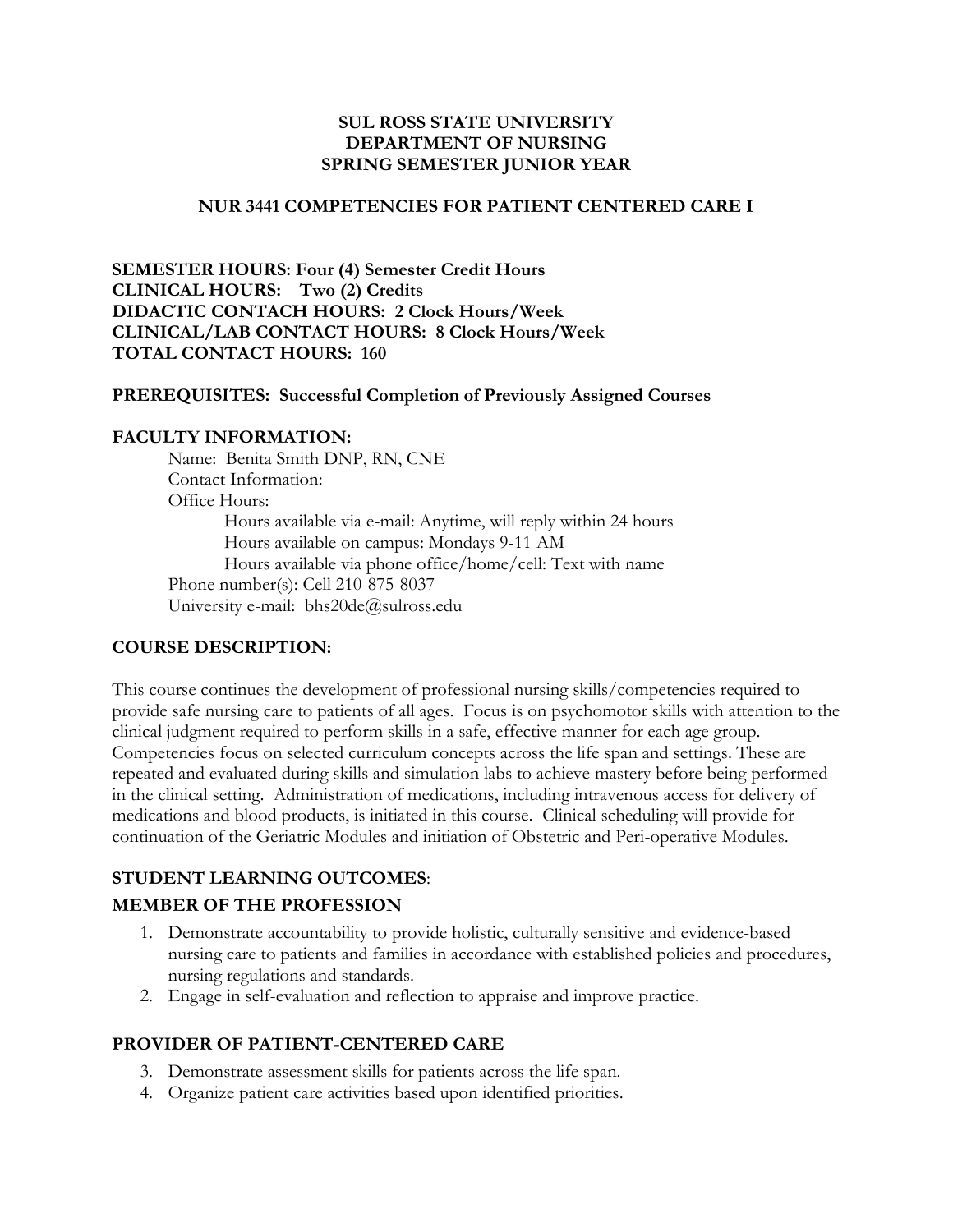- 5. Demonstrate initial therapeutic communication skills to establish caring, culturally sensitive relationships with patients and family members.
- 6. Demonstrate selected nursing activities, interventions, including medication administration as assigned for patients across the life span.
- 7. Use nursing standards and evidence-based findings to plan, implement, and evaluate nursing care for selected patients and families.

## **PATIENT SAFETY ADVOCATE**

- 8. Apply principles of safety in the performance of patient care, including medication administration.
- 9. Assess potential safety hazards in patient-care environments to reduce patient and community risks.
- 10. Implement measures to promote aseptic techniques and reduce exposure to infections.

## **MEMBER OF THE HEALTH CARE TEAM**

- 11. Demonstrate initial interpersonal and therapeutic communication skills.
- 12. Maintain confidentiality in accordance with regulations among the interdisciplinary team and patient.
- 13. Recognize roles and functions of interdisciplinary team members.
- 14. Use informatics and technology skills to accurately assess, process, and document patient data.

## **MARKETABLE SKILLS FOR THE DEPARTMENT OF NURSING**

The following marketable skills and dissemination plan has been submitted to the Texas Higher Education Board after approval from the Assistant Vice President for Institutional Effectiveness at SRSU.

Students will:

- 1. develop inquiry skills to evaluate situations (Sense of Inquiry);
- 2. develop communication skills to evaluate situations (Communication Skills);
- 3. develop research skills to promote their lifelong learning (Continuous Lifelong Learning); and
- 4. comport themselves verbally and visually in a professional manner (Professionalism).

Plan for Dissemination:

Students learn the marketable skills by first being exposed to them in all course syllabi. Each of the marketable skills is closely observed and evaluated by clinical faculty and preceptors as students' progress through the educational program. Students hone their research and communication skills through assignments and activities in multiple classes.

## **REQUIRED REFERENCES:**

Adams, M., Holland, N., & Urban, C. (2019). *Pharmacology for nurses: A pathophysiologic approach Plus MyNursingLab with Pearson e-text* (6<sup>th</sup> ed.). New York, NY: Pearson. ISBN-13: 978-0135218334.

Callahan, B. (2019). *Clinical nursing skills: A concept-based approach to learning, Volume III* (3<sup>rd</sup> ed.). New York, NY: Pearson.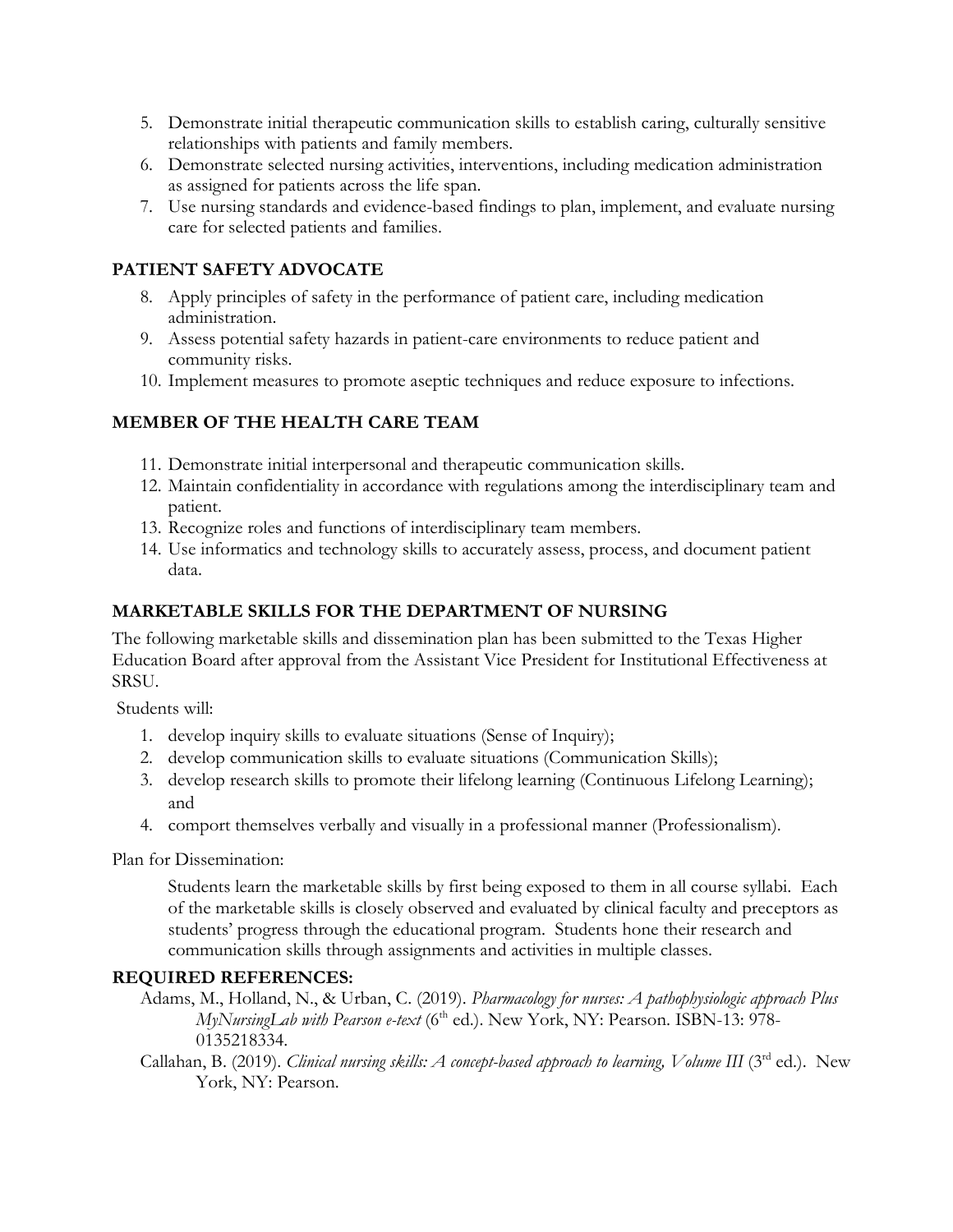- Halter, M. J. (2018). *Varcarolis' Foundations of psychiatric-mental health nursing: A clinical approach* (8th ed.). St. Louis, MO: Elsevier.
- Pagana, K. D., Pagana, T. J., & Pagana, T. N. (2018). *Mosby's diagnostic & laboratory test reference* (13<sup>th</sup> ed.). St. Louis, MO: Elsevier.
- Pearson Concepts Editorial Board & Contributors (2019*). Nursing: A concept-based approach to learning volume I*  $\mathcal{Q}^{\text{rd}}$  *II (3<sup>rd</sup> ed.).* New York, NY: Pearson.
- Touhy, T. A., & Jett, K. F. (2020). *Ebersole & Hess' toward healthy aging: Human needs & nursing response* (10<sup>th</sup>ed.). St. Louis, MO: Mosby-Elsevier.

### **COURSE LEARNING ACTIVITIES, ASSIGNMENTS, GRADING, AND EXPECTATIONS:**

#### **LEARNING ACTIVITIES**:

#### **Clinical Skills Competency Evaluation**

Clinical nursing skills will be addressed in the skills lab for demonstration, practice, and evaluation. Each student must successfully complete all pass-fail skills and clinical experiences, including return demonstrations, to receive credit for evaluation of designated nursing skills competencies. Students will have three opportunities to repeat the skill. If students are not successful in passing the skill after three (3) attempts, they will be individually counseled and be reported for potential failure of that nursing course.

#### **Clinical Performance Evaluation**

Students' clinical performance will be evaluated on an ongoing basis. Formal evaluations, using the Clinical Evaluation Tool, are comprised of formative evaluation at the mid-term and summative evaluation at the end of the semester. Students must achieve a 75% on the final evaluation in order to successfully pass the course.

#### **Clinical Reflective Journal**

The Clinical Reflective Journal is a process of inquiry that supports students' development of clinical judgement and reasoning, professional behaviors, knowledge, skills, and compassion by examining and exploring their clinical experiences. By recapturing an experience through reflection, students are able to examine how theory relates to clinical experiences, to develop self-awareness, and to organize their thinking (Bulman and Schutz, 2008). Reflection helps students to debrief clinical simulation and practice experiences and to gain a deeper understanding of approaches for relating to patients, families, communities, and inter-disciplinary team members. Students complete and submit a Clinical Reflective Journal following each weekly clinical experience.

#### **Nursing Care Plans**

Each week, as designated, the student will complete a Nursing Care Plan. Guidance and the format will be provided. Students will review their initial care plan with faculty prior to providing care to a patient or patient. Upon completion of the clinical experience, students will submit the completed care plan to faculty within 24 hours of the end of the clinical experience. Students will be introduced to the Nursing Care Plan Format in this course. Group discussions will be arranged for students to identify where data related to competencies might be located in the Care Plan.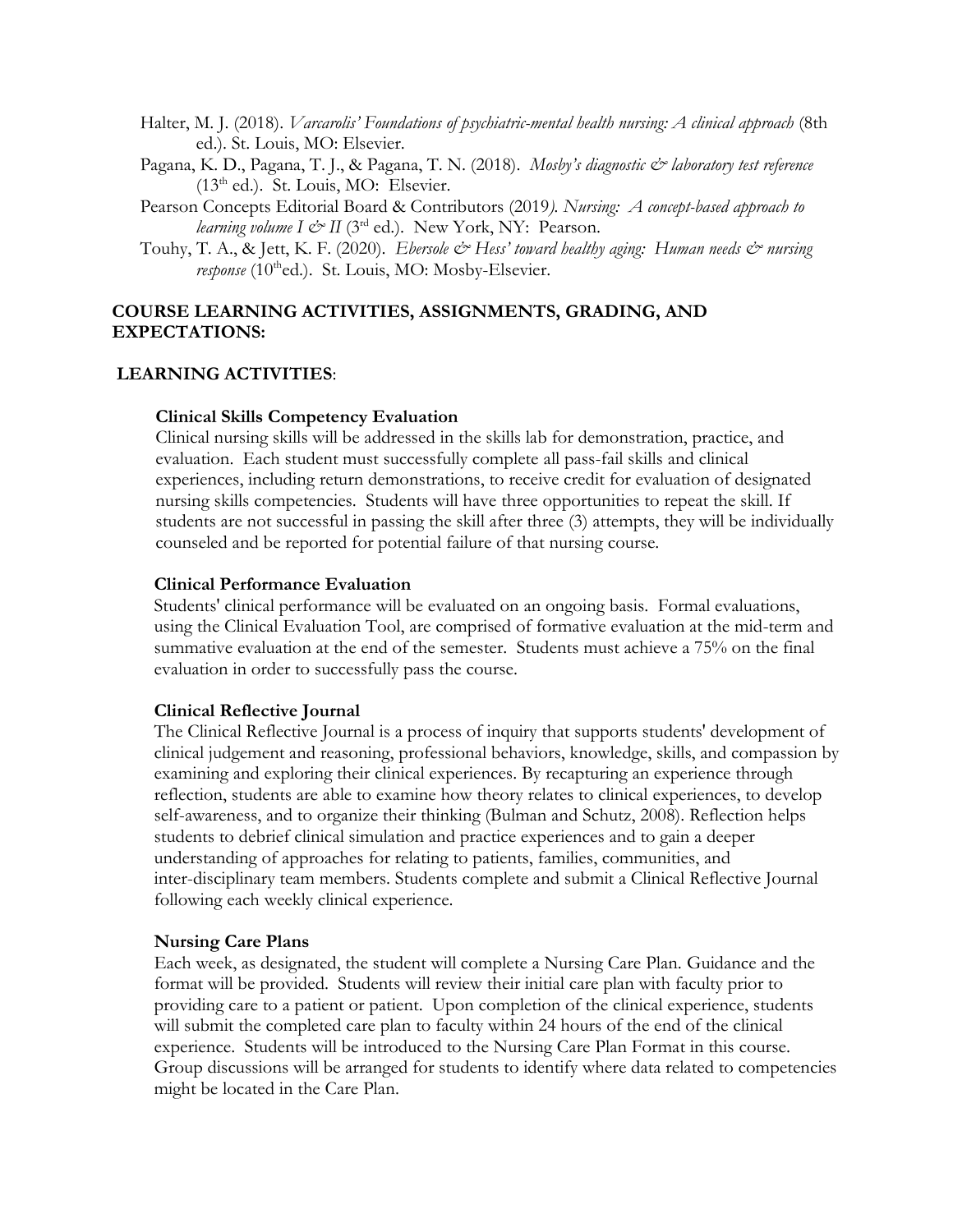#### **Focused Clinical Experience Modules**

Students will engage in the Geriatric Project starting in the initial summer NUR 3311 Essence course and continuing each semester assigned to the competency courses. Student Geriatric Guidelines provide specific semester instruction, reading and clinical activities, and evaluation of the Geriatric Project. Faculty Geriatric Guidelines describe the faculty role in overseeing the student experiences. Beginning in the Junior Spring Semester students will have classroom and skills-lab experiences related to Peri-operative and Obstetrical nursing care and, thereafter, may be assigned to follow patients receiving those services. Peri-Operative and Obstetrical Guidelines provide instruction for these focused clinical experiences.

#### **COURSE EVALUATION:**

Each student enrolled in the nursing course NUR 3441 is required to complete evaluation forms provided by SRSU and the course evaluation form attached to each nursing course syllabus. Information provided by students is objective data on which to base course changes to enhance learning potential for each nursing student. In addition, a summary of course, faculty, and clinical evaluations is required in reports submitted to CCNE to maintain national accreditation.

The course evaluation provided in BB with each syllabus must be completed and submitted in a program to provide student anonymity. Submission date is before May 1, 2022. Course grades will be withheld until all course evaluation forms have been completed.

Course evaluation in the nursing curriculum is viewed as a course requirement. Nursing faculty members view this process as the principal source for facilitating change which can enhance the learning process in nursing education.

#### **ASSESSMENT OF STUDENT LEARNING:**

1. Evaluation of student performance is based on evidence of achievement of course objectives. Students are graded on their attendance and participation in the class discussion boards, online reflections and observations, clinical performance when applicable, knowledge and comprehension of reading assignments, and completion of course assignments. Criteria for each course activity and assignments, including grading rubrics, are delineated either in the syllabus or in the modules.

#### **2. Summary of Measure for Evaluation:**

| <b>Course Requirements</b>                        | <u>Percentage</u> |
|---------------------------------------------------|-------------------|
| Class Discussion                                  | 10%               |
| Skills Lab Activities                             | 20%               |
| Examinations                                      | 20%               |
| Completion of Body System Competencies (All Ages) | 10%               |
| Simulation Lab Activities                         | 15%               |
| Clinical Experiences                              | 15%               |
| <b>ATI</b>                                        | 10%               |
| <b>Total Points</b>                               | <i>100%</i>       |

## **3. Calculation of Final Grade**:

The final grade is derived as a summary of the points delineated on specific rubrics for assignments and participation. The final letter grade will follow the program grading scale: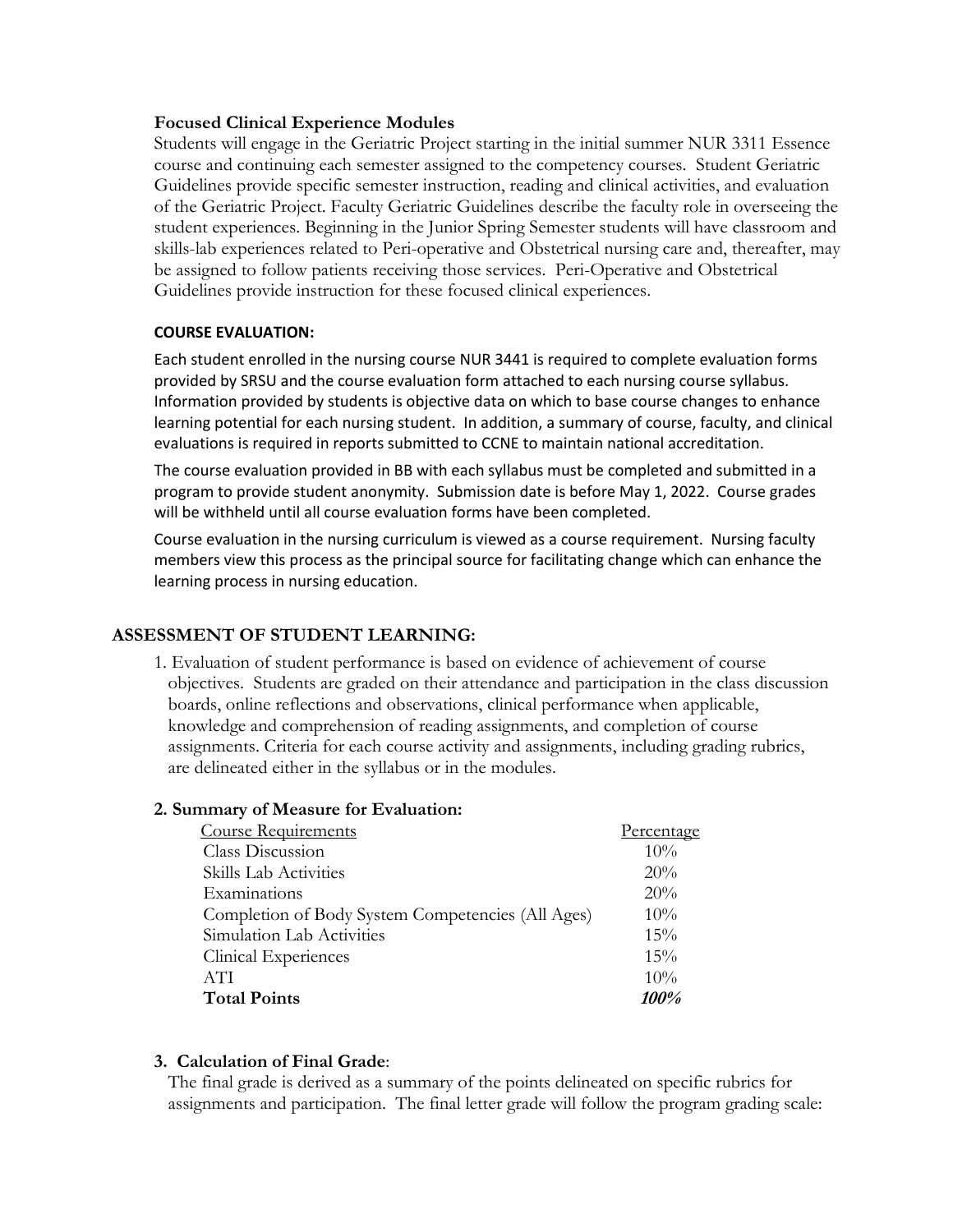Grading Scale  $A = 90-100$  $B = 80-89$  $C = 75-79$  $D = 69-74$  $F = 69$  OR BELOW

### **POLICIES FOR EXAMS AND ASSIGNMENTS**

A minimum average of 80% must be achieved on examinations to receive a passing grade for the course. This will include 3 examinations and a final. The examination average must be calculated before adding grades from other assignments. When a grade of less than 80% is acquired on any examination, the student will be required to meet with the faculty of record to explore ways to improve test taking ability. A total of 3 sessions will be required with the faculty of record for any one test where 80% is not achieved. The purpose for this activity is to assist the student to determine the rationale for the lower grade achievement and develop an action plan to correct identified problems. The Missildine Review is one option which could be initiated to follow student progress.

**Online testing/Assessments:** When assigned, examinations will be given via the use of Proctor Free. Instructions will be provided at the time of the examination.

**Missed Examinations and Makeup Examinations:** Faculty members must be informed immediately when a student is aware that an examination will be missed. Make-up should occur within a week of the scheduled examination as agreed on between faculty and student. Should scheduling conflicts and/or family emergencies arise, students should contact faculty by phone, email, or text as soon as possible. If students have spoken with faculty and an agreement is reached, late make-up exams can be arranged without penalty.

**Late and Make-up Assignments:** To achieve the designated points for an assignment, the assignment must be submitted at or before the scheduled date and time. Five points per calendar day will be deducted for late submission of assignments. Should scheduling conflicts and/or family emergencies arise, students should contact faculty by phone, email, or text as soon as possible. If students have spoken with faculty and an agreement is reached, late and make-up assignment extensions can be arranged without penalty.

#### **Remediation and Student Support:**

The Nursing Program supports various initiatives to assist students to succeed. Students at risk of failure or withdrawal from the program or concerned about staying current in course requirements should immediately contact their course faculty so remediation and additional learning experiences can be accessed.

**COURSE SCHEDULE:** Course orientation and introduction to course expectations. Skills and Simulation Labs experiences prepare the students for practicing nursing skills in various clinical settings. Clinical rotations may include acute care settings, clinic settings, long-term care settings, and community agencies to provide students with the opportunity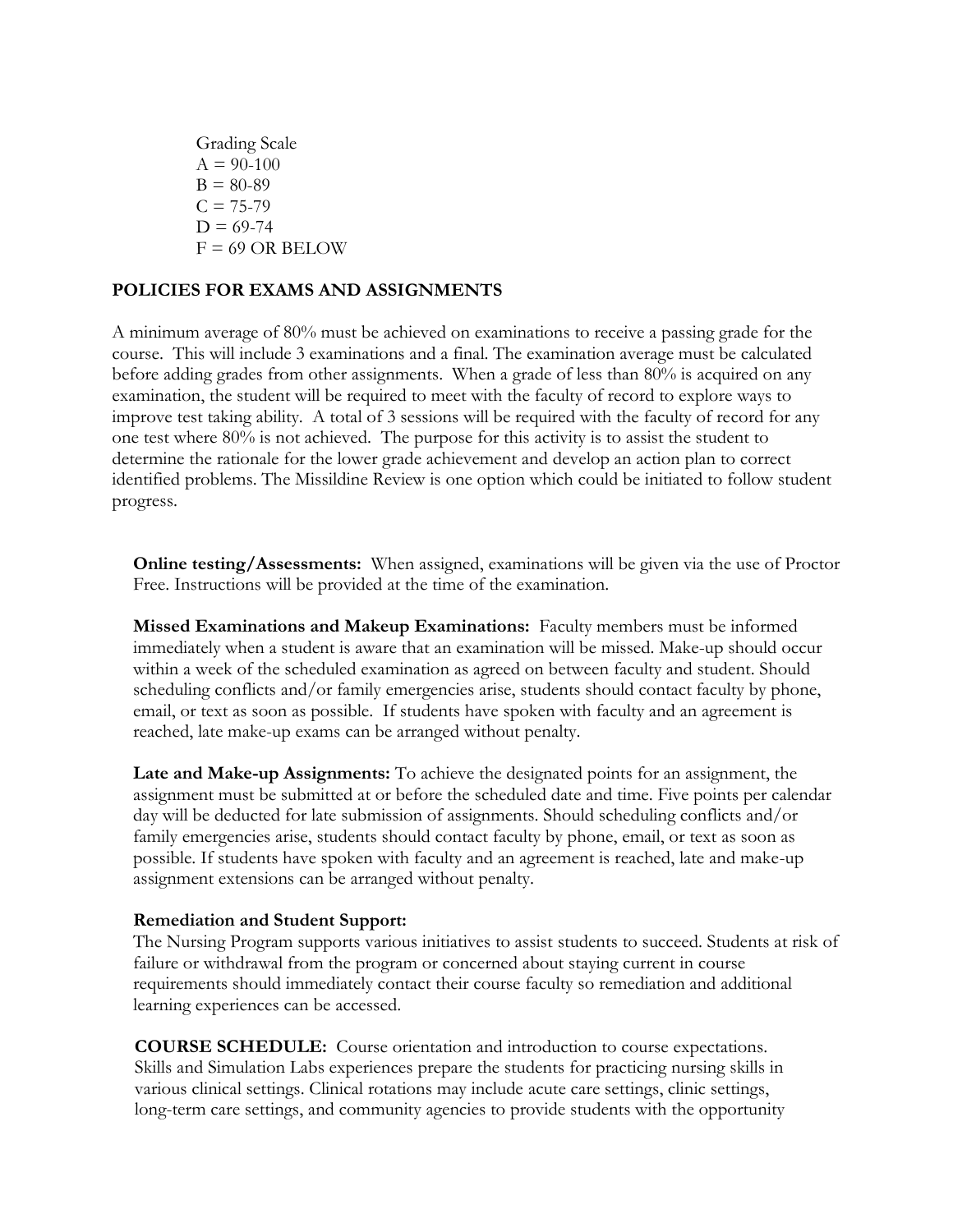to demonstrate nursing skills to prevent illness, to promote health and healing, and to deal with life changes, including end-of-life issues, consistent with course objectives. Students will participate in off-site clinical experiences based on availability and course learning objectives. Students will participate in the Geriatric, Obstetrical, and Peri-Operative Focused Clinical experiences and develop a Behavioral Health Case Study focused on selected behavioral health concepts with designated patients.

## **NUR 3441 COMPETENCIES FOR PATIENT CENTERED CARE I**

| Week         | <b>CONCEPT FOCUSED SKILL</b>                    | <b>Required Readings</b>   | Learning                 |
|--------------|-------------------------------------------------|----------------------------|--------------------------|
| $\&$         | <b>DEVELOPMENT</b>                              | & References               | Activities,              |
| <b>Dates</b> | (AFFECTIVE, PSYCHOMOTOR, &                      |                            | Assignments, &           |
|              | <b>AFFECTIVE DOMAINS)</b>                       |                            | <b>Submission Dates</b>  |
| Week         | Orientation to course - Nursing Skills<br>1.    | Review Callahan,           | Scheduled                |
| 1            | and Simulation Lab, plus specific               | <b>B.</b> Clinical Nursing | Orientation to           |
| Jan.         | agencies, units, and facilities.                | Skills: A Concept-         | <b>Clinical Agencies</b> |
| 10,          | Discuss and review course guidelines,<br>2.     | Based Approach to          | Assigned for the         |
| 2022         | activities, and expectations, including         | Learning, Vol. III.        | spring semester          |
|              | Geriatric, Peri-Operative and Obstetrical       | Review format for          | Review Simulation        |
|              | <b>Focused Modules</b>                          | Nursing Care Plan          | Laboratory               |
|              | Review guidelines and performance<br>3.         |                            | Handbook                 |
|              | expectations for skills and simulation          |                            |                          |
|              | laboratory learning experiences.                |                            |                          |
|              | Review environmental and cultural issues<br>4.  |                            |                          |
|              | which may impact skill development and          |                            |                          |
|              | skill performance.                              |                            |                          |
|              | Identify safety hazards in the skills and<br>5. |                            |                          |
|              | simulation laboratories which may alter         |                            |                          |
|              | nursing practice and expected patient           |                            |                          |
|              | outcomes.                                       |                            |                          |
| Week         | <b>HOLIDAY</b>                                  | <b>HOLIDAY</b>             | <b>HOLIDAY</b>           |
| 2 Jan.       |                                                 |                            |                          |
| 17,          |                                                 |                            |                          |
| 2022         |                                                 |                            |                          |
| Week         | CONCEPT FOCUS: Safety & Infection               | Callahan, B. Ch. 15        | ATI Assignment           |
| 3 Jan.       | Skills related to Safety, Medical Asepsis,      | Skills 15.1 through        | for Safety &             |
| 24,          | Personal Protective Equipment (PPE), and        | 15.7                       | Infection                |
| 2022         | Isolation Precautions.                          | Ch.6                       |                          |
|              | Include demonstration, practice,                | Skills 6.1 to 6.9.         |                          |
|              | documentation, and evaluation.                  |                            |                          |
|              |                                                 |                            |                          |

(This schedule is subject to change by faculty as needed.)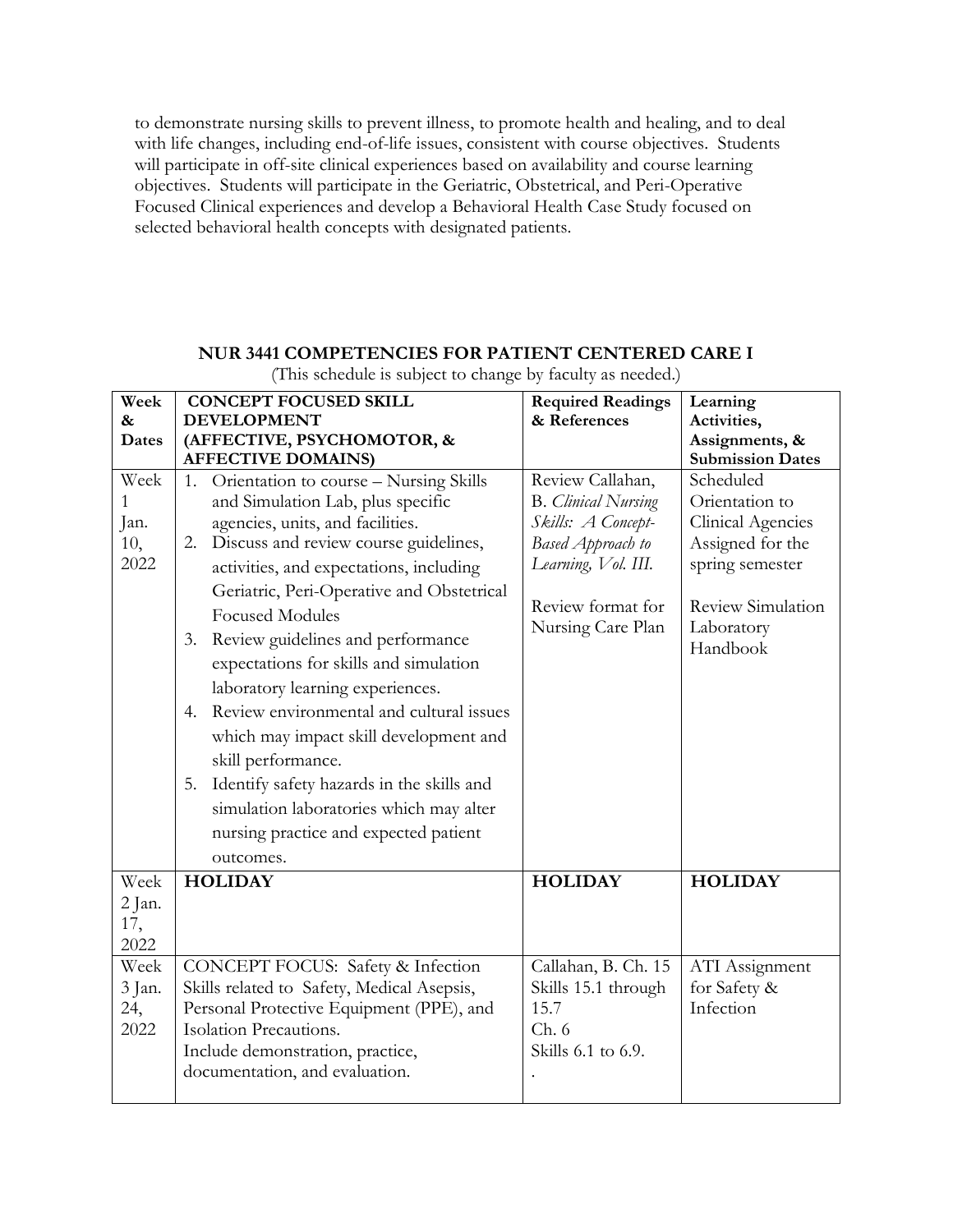|        | Critical Thinking and Clinical Judgment<br>1.                                |                     |                  |
|--------|------------------------------------------------------------------------------|---------------------|------------------|
|        | Options for Unexpected Outcomes.                                             |                     |                  |
|        | Identify safety hazards which exist in the<br>2.                             |                     |                  |
|        | skills and simulation laboratories.                                          |                     |                  |
|        | Identify safe methods which will provide<br>3.                               |                     |                  |
|        | the expected safe environment for                                            |                     |                  |
|        | patients.                                                                    |                     |                  |
|        | Correct hazards in the skills and<br>4.                                      |                     |                  |
|        | simulation laboratories if possible and                                      |                     |                  |
|        | develop a plan of care to correct more                                       |                     |                  |
|        | difficult issues identified in your                                          |                     |                  |
|        | observations.                                                                |                     |                  |
|        | Critical Thinking and Clinical Judgment<br>5.                                |                     |                  |
|        | Options for Unexpected Outcomes.                                             |                     |                  |
|        | Focus on Infection Control needs and<br>6.                                   |                     |                  |
|        |                                                                              |                     |                  |
|        | approaches to care.<br>7.                                                    |                     |                  |
|        | Skills Lab-Include demonstration,                                            |                     |                  |
|        | practice, documentation, and evaluation.                                     |                     |                  |
|        | Identify in your Data Base and the<br>8.                                     |                     |                  |
|        | Nursing Care Plan where information<br>related to infection control measures |                     |                  |
|        |                                                                              |                     |                  |
|        | would occur.                                                                 |                     |                  |
|        | 9. Simulation Lab Assignment, including                                      |                     |                  |
|        | Debriefing.                                                                  |                     |                  |
|        | 10. Provide nursing care to patients in a                                    |                     |                  |
|        | designated setting focused on meeting                                        |                     |                  |
|        | the course objectives.                                                       |                     |                  |
| Week   | CONCEPT FOCUS: Reproduction                                                  | Callahan, B. Ch. 14 | ATI Assignments  |
| 4 Jan. | Skills Related to Antepartum Care,                                           | Skills 14.1 through | for Reproduction |
| 31,    | Intrapartum Care, and Post-Partum Care.                                      | 14.21               |                  |
| 2022   |                                                                              |                     | Orient to        |
|        | 1. Obstetric Focused Clinical-Identify                                       |                     | Obstetrical      |
|        | pregnant woman or family to follow                                           |                     | Nursing Care     |
|        | from antepartum, through deliver,                                            |                     |                  |
|        | and post-partum care.                                                        |                     |                  |
|        | Skills Lab - Include demonstration,<br>2.                                    |                     |                  |
|        | practice, documentation, and                                                 |                     |                  |
|        | evaluation.                                                                  |                     |                  |
|        | Provide nursing care to patients in a<br>3.                                  |                     |                  |
|        | designated setting focused on                                                |                     |                  |
|        | meeting the course objectives.                                               |                     |                  |
|        | 4. Critical Thinking and Clinical                                            |                     |                  |
|        | Judgment Options for Unexpected                                              |                     |                  |
|        | Outcomes.                                                                    |                     |                  |
|        |                                                                              |                     |                  |
| Week   | CONCEPT FOCUS: Reproduction                                                  | Callahan, B. Ch. 14 | ATI Assignment   |
| 5      |                                                                              |                     |                  |
|        | Skills Related to Newborn and Premature                                      | <b>Skills</b> 14.21 | for Newborn &    |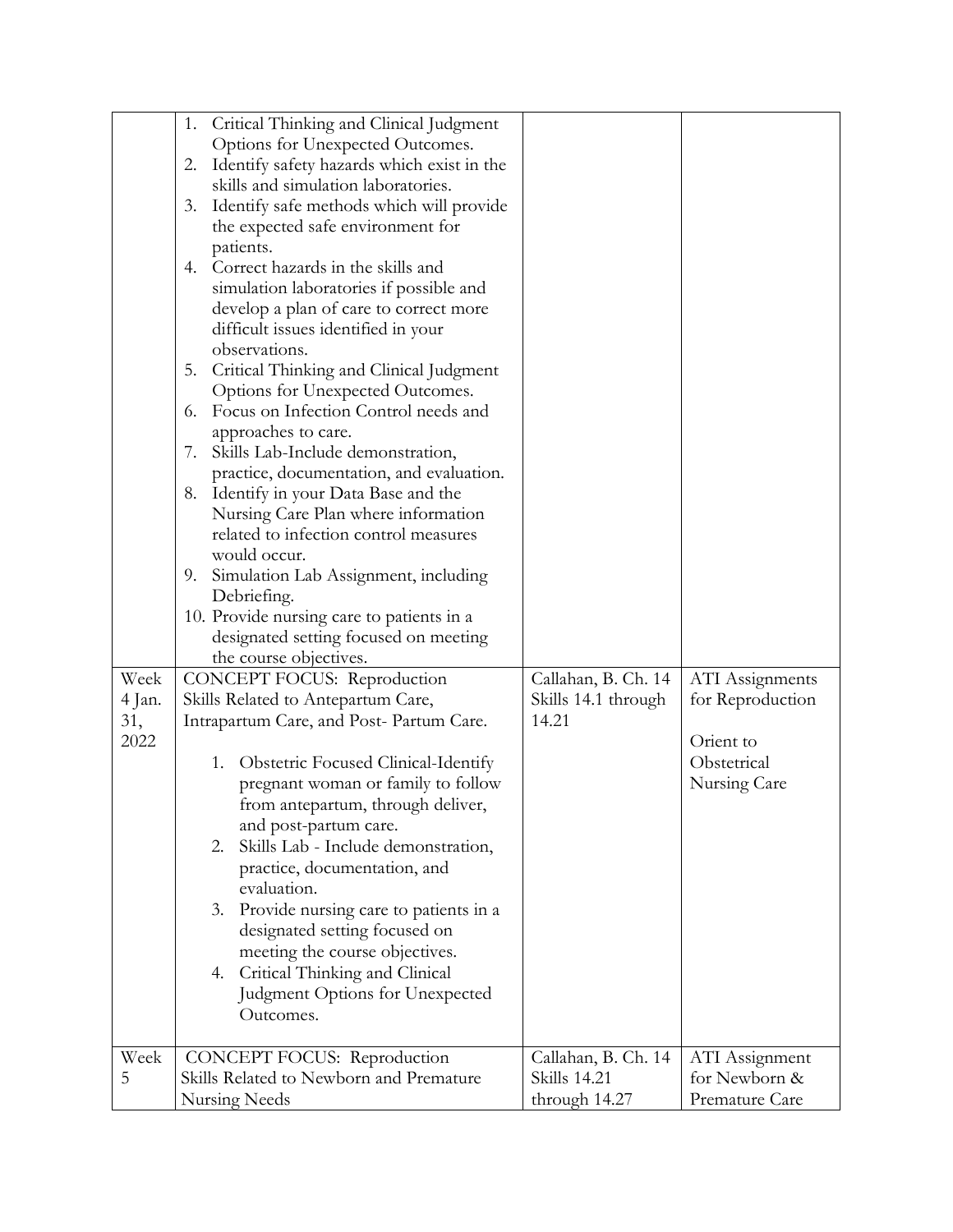| Feb.<br>7,<br>2022               | Skills Lab - Include demonstration,<br>1.<br>practice, and evaluation.<br>Provide nursing care to patients in a<br>2.<br>designated setting focused on meeting<br>the course objectives.<br>Identify in your Data Base and the<br>3.<br>Nursing Care Plan Format where<br>information related to reproduction<br>would be included.<br>Critical Thinking and Clinical Judgment<br>4.<br>Options for Unexpected Outcomes                                                                                                                               |                                                                                                 | Introduction to<br>Nursing Care Plan<br>Format  |
|----------------------------------|-------------------------------------------------------------------------------------------------------------------------------------------------------------------------------------------------------------------------------------------------------------------------------------------------------------------------------------------------------------------------------------------------------------------------------------------------------------------------------------------------------------------------------------------------------|-------------------------------------------------------------------------------------------------|-------------------------------------------------|
| Week<br>6<br>Feb.<br>14,<br>2022 | CONCEPT FOCUS: Health, Wellness, &<br>Illness, Bio-Psycho-Social-Cultural Response<br>Skills related to<br>1. Skills Lab - Include demonstration,<br>practice, documentation, and<br>evaluation.<br>2. Provide nursing care to patients in a<br>designated setting focused on<br>meeting the course objectives.<br>Identify in your Data Base and the<br>3.<br>Nursing Care Plan where information<br>related to Mental Health would be<br>included.<br>4. Critical Thinking and Clinical<br>Judgment Options for Unexpected<br>Outcomes              | Halter CH 10, 15,                                                                               |                                                 |
| Week<br>7 Feb.<br>21,<br>2022    | <b>CONCEPT FOCUS: Nutrition</b><br>Skills related to Healthy Eating Habits,<br>Enteral Nutrition, and Using a Feeding Tube<br>CONCEPT FOCUS: Metabolism<br>Skills related to Endocrine Disorders,<br>Capillary Blood Specimen and Diabetes<br>Managing.<br>5. Skills Lab - Include demonstration,<br>practice, documentation, and<br>evaluation.<br>Provide nursing care to patients in a<br>6.<br>designated setting focused on<br>meeting the course objectives.<br>Identify in your Data Base and the<br>7.<br>Nursing Care Plan where information | Callahan, B. Ch. 10<br>Skills 10.1 to 10.12<br>Callahan, B. Ch. 8<br>Skills 8.1 through<br>8.5. | ATI Assignment<br>for Nutritional<br>Management |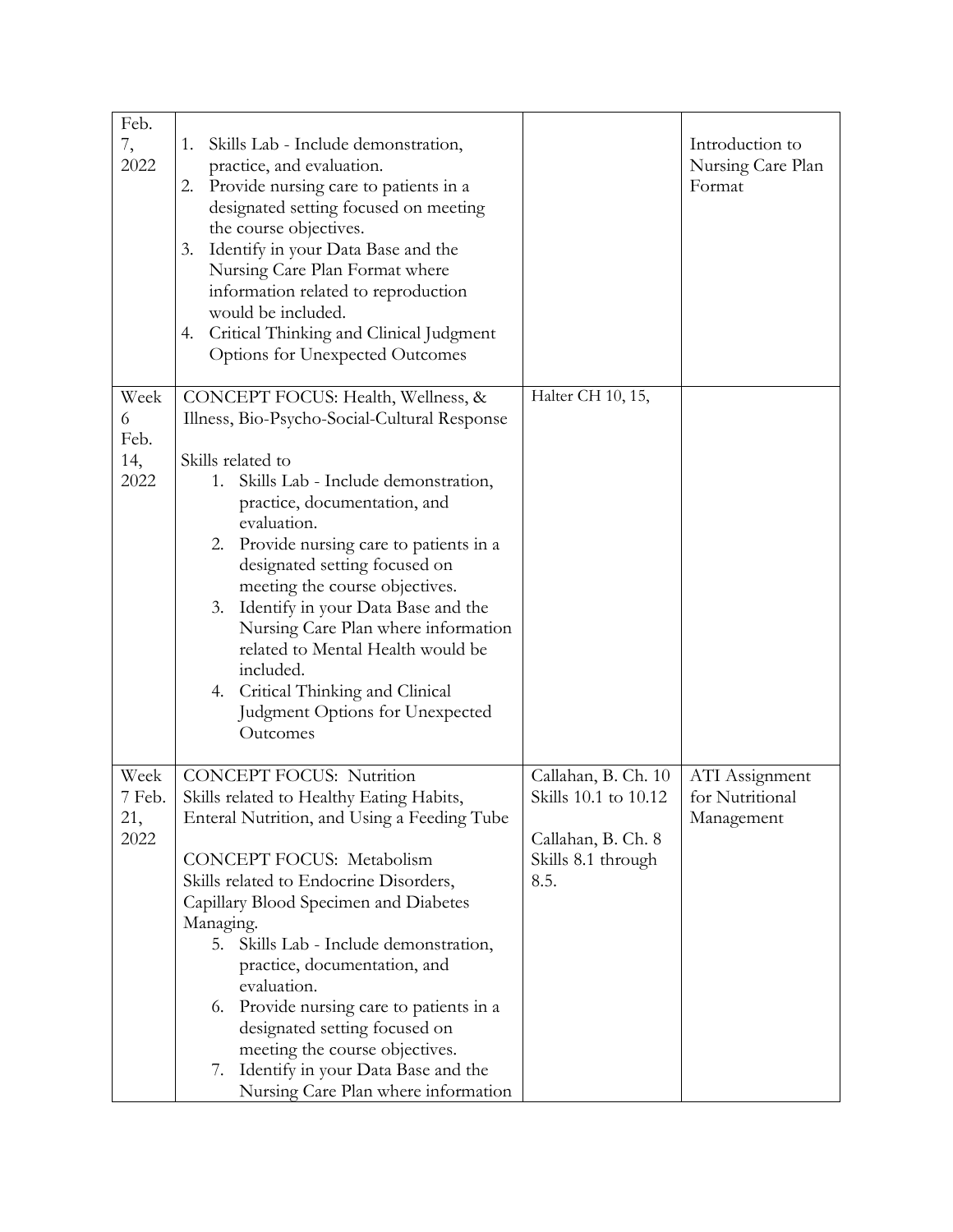|                                   | related to Nutrition would be<br>included.<br>8. Critical Thinking and Clinical<br>Judgment Options for Unexpected<br>Outcomes                                                                                                                                                                                                                                                                                                                                                                                                                           |                                                      |                                                                                                       |
|-----------------------------------|----------------------------------------------------------------------------------------------------------------------------------------------------------------------------------------------------------------------------------------------------------------------------------------------------------------------------------------------------------------------------------------------------------------------------------------------------------------------------------------------------------------------------------------------------------|------------------------------------------------------|-------------------------------------------------------------------------------------------------------|
| Week<br>8 Feb.<br>28,<br>2022     | <b>CONCEPT FOCUS: Tissue Integrity</b><br>Skills Related to Peri-operative Care<br>Geriatric Project - Schedule two visits<br>1.<br>with geriatric patient during the<br>semester.<br>2. Peri-operative Project-Identify a surgical<br>patient to follow from pre-operative,<br>operative, and post-operative<br>management.<br>Skills Lab-Include demonstration,<br>3.<br>practice, documentation and evaluation.<br>Critical Thinking and Clinical Judgment<br>4.<br>Options for Unexpected Outcomes.<br><b>Formative Clinical Evaluation</b>          | Callahan, B. Ch. 13<br>Skills 13.1 through<br>13.6   | Orient to Surgical<br>Patient Care<br>ATI -Assignments<br>for Peri-operative<br>Care<br>Mid-Term Exam |
| Week<br>9<br>Mar.<br>$7 - 11$     | <b>Spring Break</b>                                                                                                                                                                                                                                                                                                                                                                                                                                                                                                                                      | <b>Spring Break</b>                                  | <b>Spring Break</b>                                                                                   |
| Week<br>10<br>Mar.<br>14,<br>2022 | <b>CONCEPT FOCUS: Tissue Integrity</b><br>Skills Related to Wound Care, Dressings,<br>Binders, and Wound Drainage Systems<br>Skills Lab - Include demonstration,<br>1.<br>practice, documentation, and evaluation.<br>Identify in your Data Base and the<br>2.<br>Nursing Care Plan where information<br>related to tissue integrity would occur.<br>Provide nursing care to patients in a<br>3.<br>designated setting focused on meeting<br>the course objectives.<br>Critical Thinking and Clinical Judgment<br>4.<br>Options for Unexpected Outcomes. | Callahan, B. Ch. 16<br>Skills 16.1 through<br>16.19. | ATI Assignments<br>for Wound<br>Management                                                            |
| Week<br>11<br>Mar.<br>21,<br>2022 | <b>CONCEPT FOCUS: Perfusion</b><br>Skills Related to Maintaining Blood Volume<br>and Antiembolism Devices.<br>Skills Lab-Include demonstration,<br>1.<br>practice, documentation, and<br>evaluation.                                                                                                                                                                                                                                                                                                                                                     | Callahan, B. Ch. 12<br>Skills 12.1 to 12.7           | ATI Assignment<br>for Maintaining<br><b>Blood Volume</b>                                              |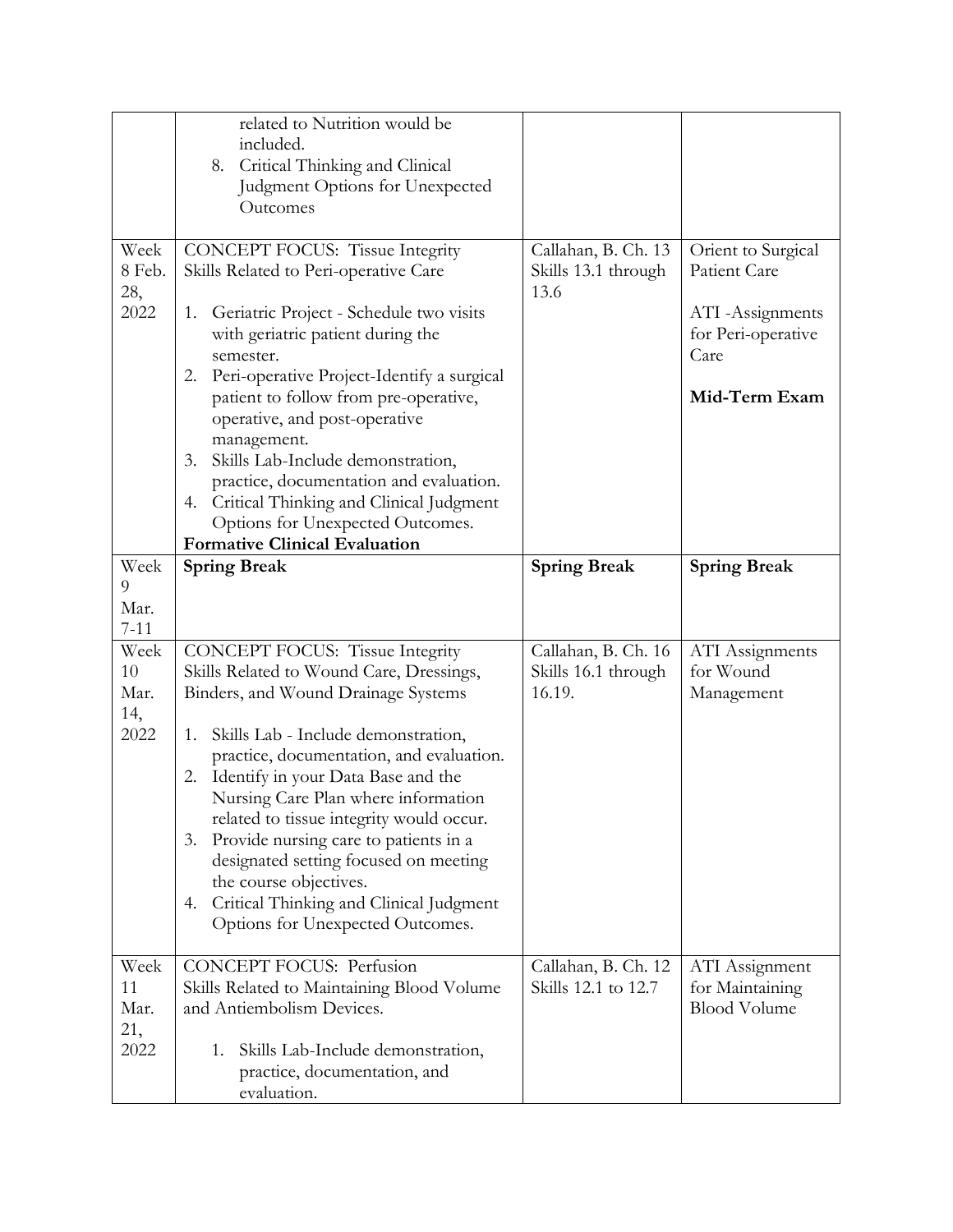|                           | Simulation Lab Assignment,<br>2.<br>including Debriefing.<br>Identify in your Data Base and the<br>3.<br>Nursing Care Plan where information<br>related to perfusion would occur.<br>Provide nursing care to patients in a<br>4.<br>designated setting focused on<br>meeting the course objectives.<br>1. Critical Thinking and Clinical<br>Judgment Options for Unexpected<br>Outcomes.                                                                                          |                               |                  |
|---------------------------|-----------------------------------------------------------------------------------------------------------------------------------------------------------------------------------------------------------------------------------------------------------------------------------------------------------------------------------------------------------------------------------------------------------------------------------------------------------------------------------|-------------------------------|------------------|
| Week                      | CONCEPT FOCUS: Oxygenation                                                                                                                                                                                                                                                                                                                                                                                                                                                        | Callahan, B. Ch. 11           | ATI Assignment   |
| 12<br>Mar.<br>28,<br>2022 | Skills Related to Assessment, Interventions,<br>Supplemental Oxygen Therapy, Maintaining<br>A Patent Airway, and Lung Expansion.                                                                                                                                                                                                                                                                                                                                                  | Skills 11.1 through<br>11.20. | for Oxygenation. |
|                           | Skills Lab-Include demonstration,<br>1.<br>practice, documentation, and<br>evaluation.<br>2. Simulation Lab Assignment,<br>including Debriefing.<br>Provide nursing care to patients in a<br>3.<br>designated setting focused on<br>meeting the course objectives.<br>Identify in your Data Base and the<br>4.<br>Nursing Care Plan where information<br>related to oxygenation would occur.<br>5. Critical Thinking and Clinical<br>Judgment Options for Unexpected<br>Outcomes. |                               |                  |
| Week                      | <b>CONCEPT FOCUS: Comfort</b>                                                                                                                                                                                                                                                                                                                                                                                                                                                     | Callahan, B. Ch. 3            | ATI Assignment   |
| 13                        | Skills related to Acute/Chronic Pain                                                                                                                                                                                                                                                                                                                                                                                                                                              | Skills 3.1 through            | for Pain         |
| Apr.<br>4,                | Management, Heat and Cold Applications<br>and End-of-Life Care                                                                                                                                                                                                                                                                                                                                                                                                                    | 3.14                          | Management       |
| 2022                      | Skills Lab - Include demonstration,<br>1.                                                                                                                                                                                                                                                                                                                                                                                                                                         |                               |                  |
|                           | practice, documentation, and                                                                                                                                                                                                                                                                                                                                                                                                                                                      |                               |                  |
|                           | evaluation.<br>2. Provide nursing care to patients in a                                                                                                                                                                                                                                                                                                                                                                                                                           |                               |                  |
|                           | designated setting focused on                                                                                                                                                                                                                                                                                                                                                                                                                                                     |                               |                  |
|                           | meeting the course objectives.                                                                                                                                                                                                                                                                                                                                                                                                                                                    |                               |                  |
|                           | Identify in your Data Base and the<br>3.                                                                                                                                                                                                                                                                                                                                                                                                                                          |                               |                  |
|                           | Nursing Care Plan where information<br>related to patient comfort would be                                                                                                                                                                                                                                                                                                                                                                                                        |                               |                  |
|                           | included.                                                                                                                                                                                                                                                                                                                                                                                                                                                                         |                               |                  |
|                           | 4. Critical Thinking and Clinical                                                                                                                                                                                                                                                                                                                                                                                                                                                 |                               |                  |
|                           | Judgment Options for Unexpected                                                                                                                                                                                                                                                                                                                                                                                                                                                   |                               |                  |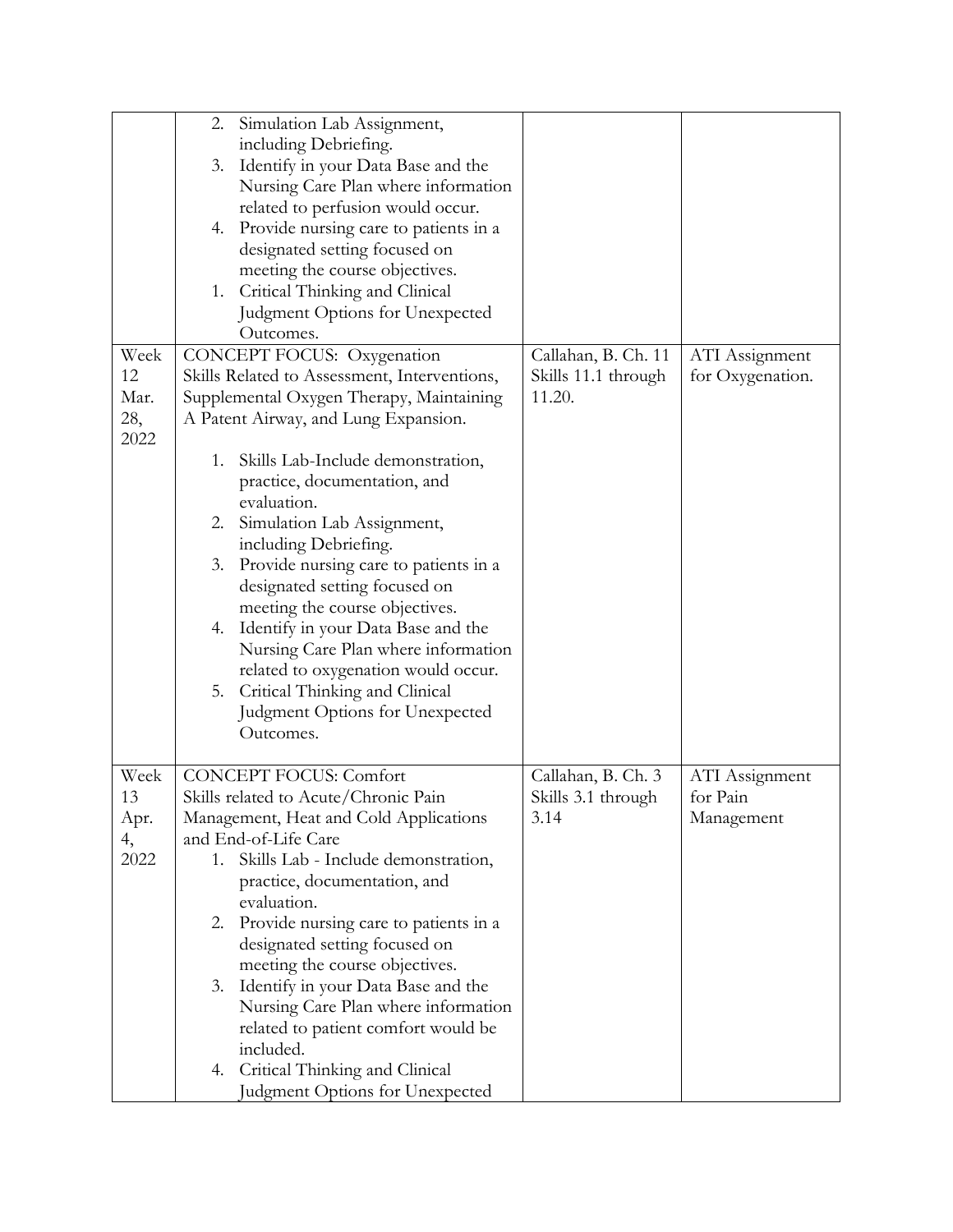|                                   | Outcomes.                                                                                                                                                                                                                                                                                                                                                                                                                                                                                                                                         |                                                    |                                                  |
|-----------------------------------|---------------------------------------------------------------------------------------------------------------------------------------------------------------------------------------------------------------------------------------------------------------------------------------------------------------------------------------------------------------------------------------------------------------------------------------------------------------------------------------------------------------------------------------------------|----------------------------------------------------|--------------------------------------------------|
| Week<br>14<br>Apr.<br>11,<br>2022 | <b>CONCEPT FOCUS: Fluids and Electrolytes</b><br>Skills Related to Fluid Balance Measurement<br>and Intravenous Therapy,<br>Skills Lab - Include demonstration,<br>1.<br>practice, documentation, and<br>evaluation.<br>2. Identify in your Data Base and the<br>Nursing Care Plan where information<br>related to fluids and electrolytes<br>would be included.<br>3. Simulation Lab Assignment,<br>including Debriefing.<br>Provide nursing care to patients in a<br>4.<br>designated setting focused on<br>meeting the course objectives.      | Callahan, B. Ch. 5<br>Skills 5.1 through<br>5.15.  | ATI Assignment<br>for Fluids and<br>Electrolytes |
| Week<br>15<br>Apr.<br>18,<br>2022 | <b>CONCEPT FOCUS: Elimination</b><br>Skills related to Collecting Specimens,<br><b>Bladder Interventions and Bowel</b><br>Interventions.<br>Skills Lab-Include demonstration,<br>1.<br>practice, documentation, and<br>evaluation.<br>2. Identify in your Data Base and the<br>Nursing Care Plan where<br>information related to elimination<br>would be included.<br>Simulation Lab Assignment,<br>3.<br>including Debriefing.<br>Provide nursing care to patients in a<br>4.<br>designated setting focused on<br>meeting the course objectives. | Callahan, B. Ch. 4<br>Skills 4.1 through<br>4.23   | <b>ATI</b> Assignment<br>for Elimination         |
| Week<br>16<br>Apr.<br>25,<br>2022 | <b>CONCEPT FOCUS: Mobility</b><br>Skills related to Balance and Strength,<br>Moving and Transferring, Patient Assistive<br>Devices and Traction and Cast Care.<br>Skills Lab-Include demonstration,<br>1.<br>practice, documentation, and<br>evaluation.<br>Identify in your Data Base and the<br>2.<br>Nursing Care Plan where information<br>related to mobility would be included.<br>3. Simulation Lab Assignment,<br>including Debriefing.                                                                                                   | Callahan, B. Ch. 9.<br>Skills 9.1 through<br>9.18. | <b>ATI</b> Mobility<br>Assignment                |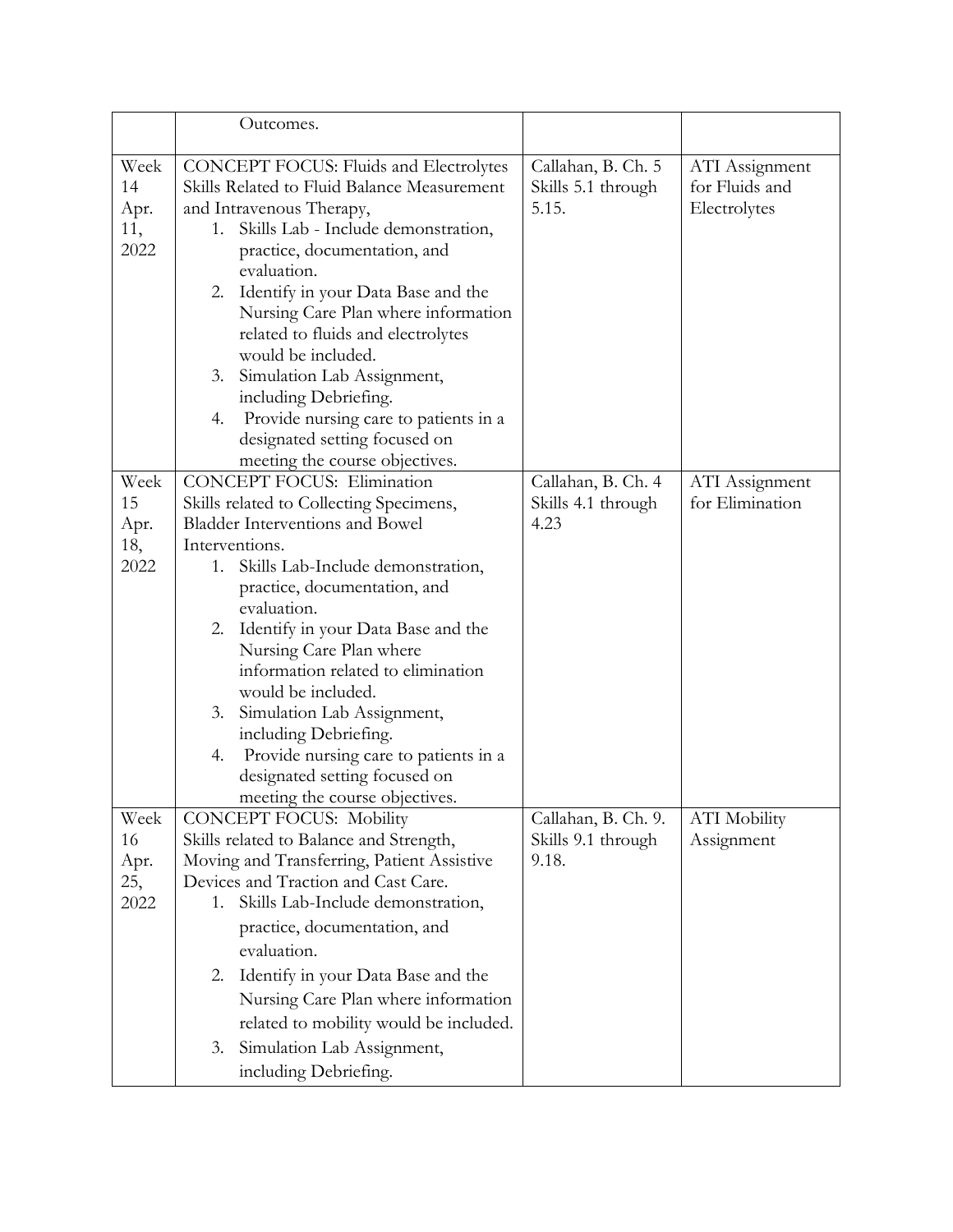|            | 4. Comprehensive Clinical Simulation<br>Skills Competency Evaluation.                                                                                      |                                    |                                    |
|------------|------------------------------------------------------------------------------------------------------------------------------------------------------------|------------------------------------|------------------------------------|
| Week<br>17 | Submit semester report of Geriatric, Peri-<br>operative, and Obstetrical Care Clinical<br>Projects to faculty members.<br><b>Final Clinical Evaluation</b> | <b>FINAL</b><br><b>EXAMINATION</b> | <b>FINAL</b><br><b>EXAMINATION</b> |
|            |                                                                                                                                                            |                                    |                                    |
|            |                                                                                                                                                            |                                    |                                    |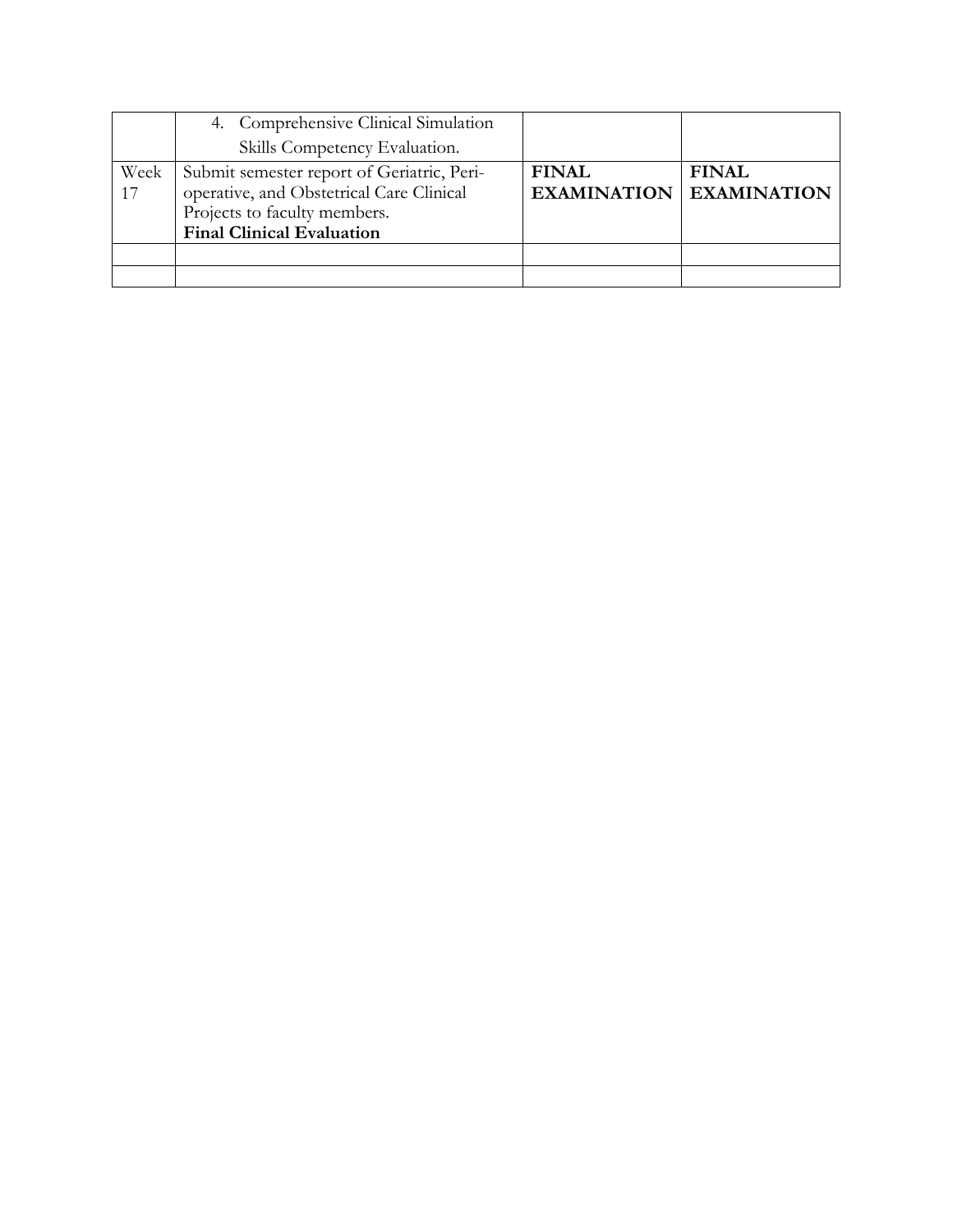#### **SKILLS AND SIMULATION LAB GUIDELINES:**

- 1. Students will follow guidelines for skills practice with peers and check-off times with faculty members.
- 2. Sign up for practice times when faculty members are available and check-off times when they are posted.
- 3. All reading and written assignments must be completed and submitted to faculty members at the beginning of the skills experience.
- 4. All assignments must be completed for the designated concept skills before faculty will observe the final performance of designated skill.
- 5. Each student will document the time spent while practicing skills and working with peers to increase efficiency and confidence for performing skills.
- 6. The Individual Student Skills Completion List must be kept current throughout the semester and all documentation must be completed before verification of course grade completion.
- 7. Students must remain in Skills Lab for the full allotted time unless otherwise notified by the instructor, or previous arrangements have been made.
- 8. Each student will present a copy of the ATI post-test of the Skills Module to be covered in Skills Lab prior the start of the skills session at the beginning of each week. The grade on the ATI post-test must be 80% or higher.
- 9. Attire for the skills laboratory is casual, appropriate classroom attire. During skills practice and check-off, hair must be contained to eliminate interference with nursing procedures. Jewelry must also be appropriate to eliminate interference with nursing procedures. Comfortable close toed shoes must be worn to prevent/minimize accidents. Absolutely NO cell phones, piercings, visible tattoos, long nails, or nail polish (except for nude or clear colors) will be accepted in the Skills Lab. Student comportment and dress can affect your grade.
- 10. The Skills-Lab will be made available for individual practice as often as possible. Please check with your faculty for availability.
- 11. After mid-semester the simulation laboratory will be utilized to perform several skills which will be required within the Simulation Scenario. It is expected that you will use this opportunity to conduct the skills on a manikin with the ability that you would be able to apply to a patient in the clinical settings.
- 12. When assigned to the Simulation Laboratory, your appearance, attire, and demeanor must be the same as expected when you are assigned to an external clinical experience.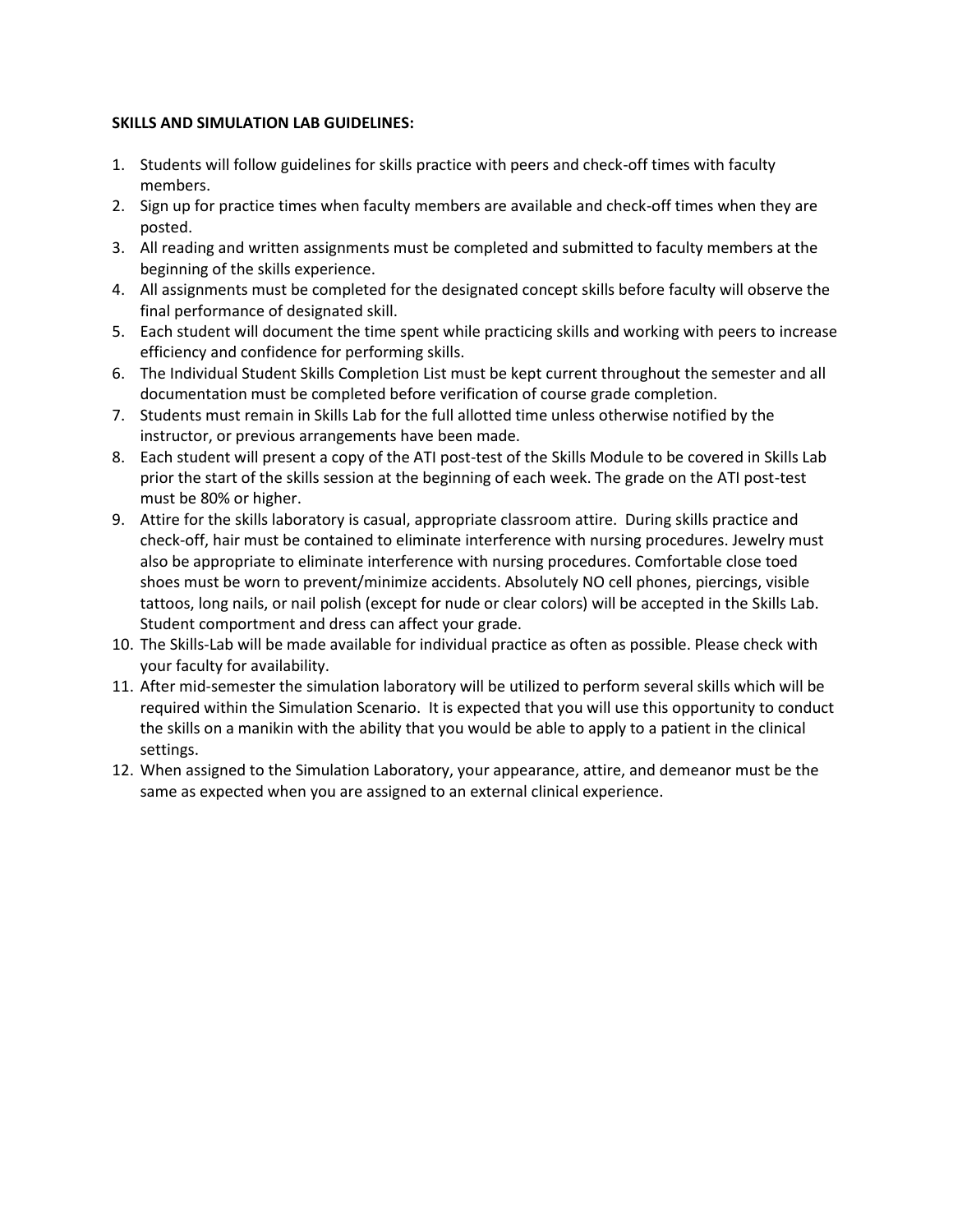## **COURSE EXPECTATIONS**:

**Orientation to Course**: Students will participate in course orientation and orientation to designated hospitals, community agencies, and clinic settings prior to engaging in clinical-learning experiences. Students are accountable to adhere to facility policies and procedures. Orientation to the course will include a review of course skills, experiences, assignments, and clinical evaluation. Expectations regarding meeting scheduled class, clinical and laboratory sessions, attendance, and promptness will be reviewed.

## **STUDENT/FACULTY EXPECTATIONS IN THE TEACHING/LEARNING PROCESS:**

Learning is a shared endeavor based upon respectful and collaborative relationships between students and faculty. The learning activities designed for this course were developed based upon the following:

- 1) As adult learners we are partners in learning.
- 2) Faculty members serve as a mentor, resource, guide, or coach and professional peer.
- 3) Our work and life experiences differ and serve to enrich our individual and mutual learning.
- 4) Each member of the class is committed to preparing for and successfully completing class learning activities.
- 5) Each member of the class will organize time, learning goals, work schedules, and family arrangements to fully participate in the course and assignment activities.
- 6) Each member of the class is able to use computer technology and access resources via the Internet and other mobile technologies as needed for this and other courses.

## **COMMUNICATIONS:**

- **Announcements**  Check announcements each time you log onto the course.
- **Course email** Check course email frequently for communications and make sure that your email address is current. Faculty will respond to inquiries and comments within 24 hours Monday-Friday.
- **Use of technology**: If you have any technical questions, problems, or concerns with Blackboard, do not spend more than 15 minutes on any technical problems. Seek help immediately. Contact 24-7 Help Desk at: 1-888-837-2882 and/or techassist@sulross.edu.
- **Responses to emails and course postings**: Please respond to faculty requests and/or communications within 24 hours. Use course or Sul Ross email and, if not available, mobile phone or texting between the hours of 9 AM and 6PM if possible. Messages received on the weekends or holidays will be answered by the next working day.
- **Assignments:** Assignments will be reviewed and returned with feedback/grade within 5 days of submission.
- **Writing and use of APA**: All written assignments and bulletin board postings will be submitted using the American Psychological Association (APA) Guidelines, as indicated by faculty. <http://owl.english.purdue.edu/owl/resource/560/01>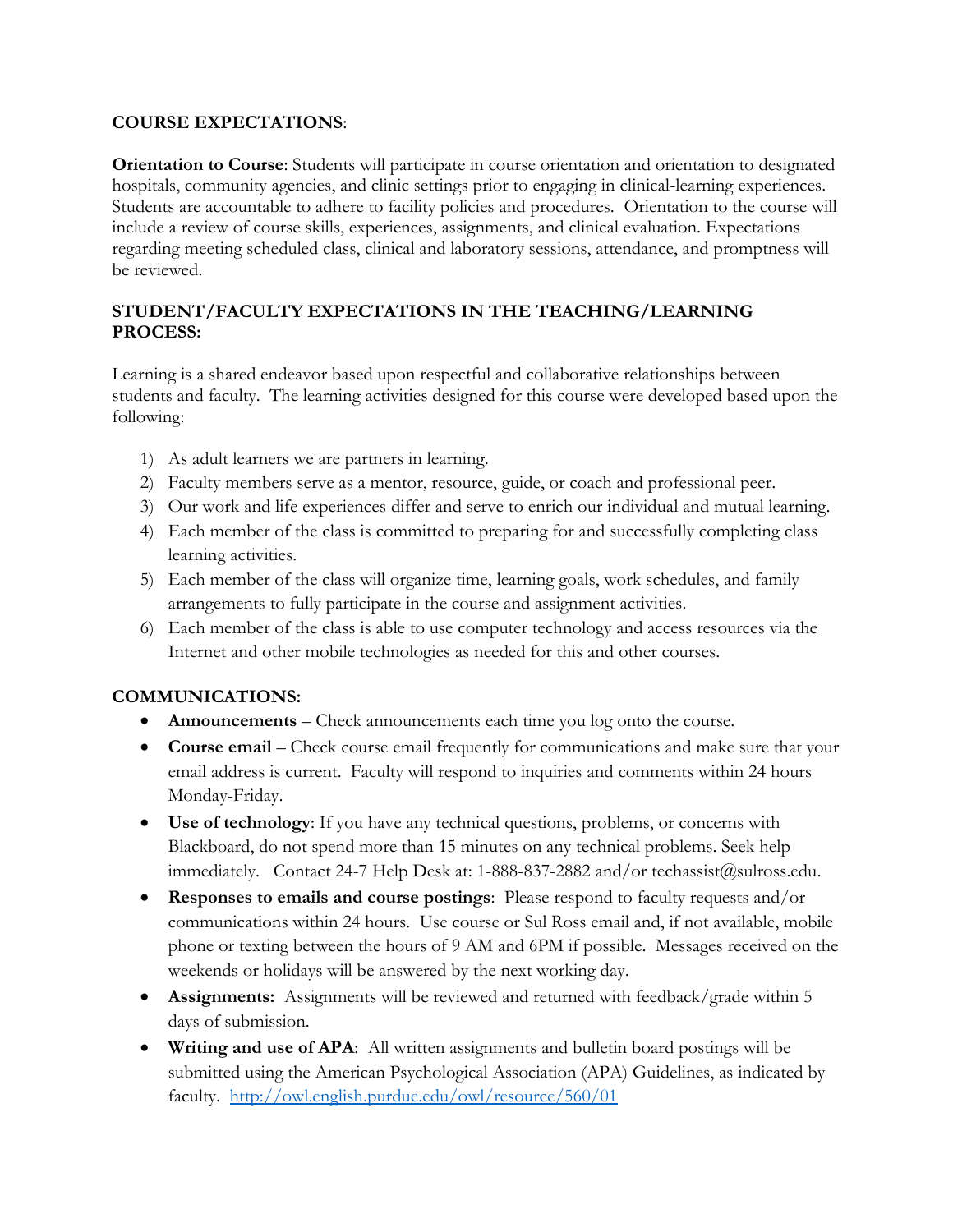## **ATTENDANCE AND PARTICIPATION:**

- Your attendance is expected at scheduled Simulation Skills Laboratory and off-site clinical learning, both face-to-face and online.
- On-time arrival for scheduled Simulation Skills Laboratory and off-site clinical learning experiences is expected. See Nursing Student Handbook for details.
- Attire and appearance requirements are outlined in the Nursing Student Handbook.
- Students are accountable to adhere to Texas Board of Nursing Nurse Practice Act and Regulations, including Standards of Practice, and federal regulations related Health Insurance Portability and Accountability Act (HIPAA), patient confidentiality, and other national standards as indicated in the Nursing Student Handbook.
- Readings and learning activities relevant to the weekly topic are identified in the course schedule and modules.
- Scholarly and knowledgeable participation requires that you read your assigned readings prior to joining the class discussions.
- This course requires participation in all areas for accurate evaluation of performance, including responding to faculty requests or communications.
- If you have an emergency and cannot attend a scheduled Simulation Skills Laboratory and off-site clinical learning experiences or complete an assignment by the due date, you must contact your faculty by phone, email, or text as soon as possible and make arrangements to make up the assignments.
- Blackboard course platforms have a tracking feature. This feature quantifies how often and when students are active in the course and also provides information if the student has accessed different pages of the course. The Blackboard tracking function may be utilized to verify student online participation.

## **RULES OF NETIQUETTE:**

The term "netiquette" refers to written and unwritten rules regarding appropriate communication on the Internet. It primarily applies to your interactions on the course Discussion Board, assignments both individual and group, and e-mail communications.

- 1. Help create a community of scholars by encouraging a cooperative win-win attitude in which all members of the class are willing to work together, each contributing in their own way.
- 2. Be courteous and respectful to students and faculty in the course.
	- a. There is a difference between making a statement that is a critical appraisal of an idea and criticizing someone for their point of view.
	- b. Be careful with the tone of what you are communicating, i. e., sarcasm and subtle humor; one person's joke may be another person's insult.
	- c. Do not use all caps in the message box (it is considered shouting).
	- d. Do not use language that is inappropriate for a classroom setting or prejudicial in regard to gender, race or ethnicity.
- 3. Be helpful and be sure to do your part in an online class or in group work so that assignments can be completed.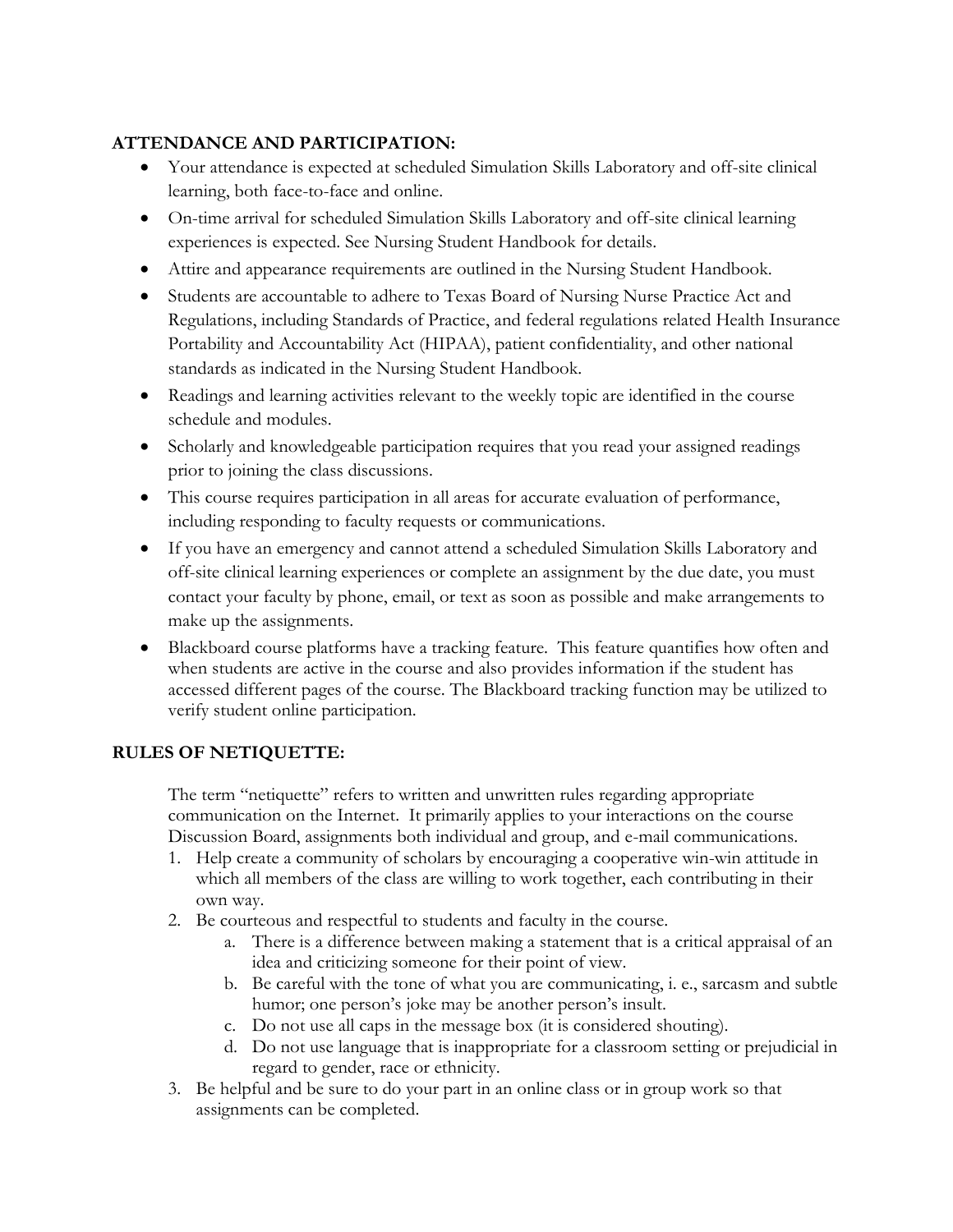- 4. Common courtesy and good manners, along with proper use of grammar, sentence structure, and correct spelling, are essential when taking an online class.
	- a. Use a meaningful title in the Subject line. For e-mail, include course number.
	- b. Use the person's name you are writing to as a greeting in the first line of the message – this helps ensure you are writing to the intended person (group).
	- c. Close the posting by writing your full name at the end of the message.
- 5. Discussion Boards are public, and the University archives all materials. Do not post anything too personal as all students in the class and your instructor will see what you write.
	- a. Keep the messages you post to the Discussion Board relevant to the course and assignment, and provide a rationale including references as appropriate to support your point-of-view.
	- b. Avoid duplication. Read the previous discussions before you comment or ask a question as the information may have already been covered.
	- c. When posting a response, make sure you identify the post to which you are responding.
	- d. If the topic you plan to address is covered in an existing thread, do not start a new thread.
	- e. When responding to a specific comment, quote only the relevant part of the comment and stay focused on the assignment.
	- f. Try not to lurk, meaning you are just reading and not participating.
- 6. Quality of online communications/postings is important.
	- a. It is not acceptable to present work or ideas of others as your own. Use APA format when you quote directly from a source—use quotation marks and provide the original author's name, year, and page or location in the body of the narrative; when you paraphrase a source—using your own words to explain your understanding of another's ideas or work—provide author and year in the body of the narrative. At the end of the posting provide the complete reference using APA format.
	- b. If the posting is going to be long, use paragraphs.
	- c. Do not overuse acronyms like you use in text messaging. Some of the participants may not be familiar with acronyms.
	- d. Just as you would proofread a formal paper, before posting:
		- i. Read what you have written for content;
		- ii. Rethink what you have written for tone;
		- iii. Reread what you have written for organization and coherence; and
		- iv. Revise what you have written for grammar, punctuation and mechanics.

Once you submit your work, discussion, or e-mail, you cannot change what you have written.

- 7. Don't send large files, since someone may have a relatively slow internet connection.
- 8. Be sure to check for viruses when sending files.
- 9. Be patient if you do not get an immediate response to your postings as others may be on a different schedule. If it is urgent, you can contact other students or faculty by e-mail, phone, or text.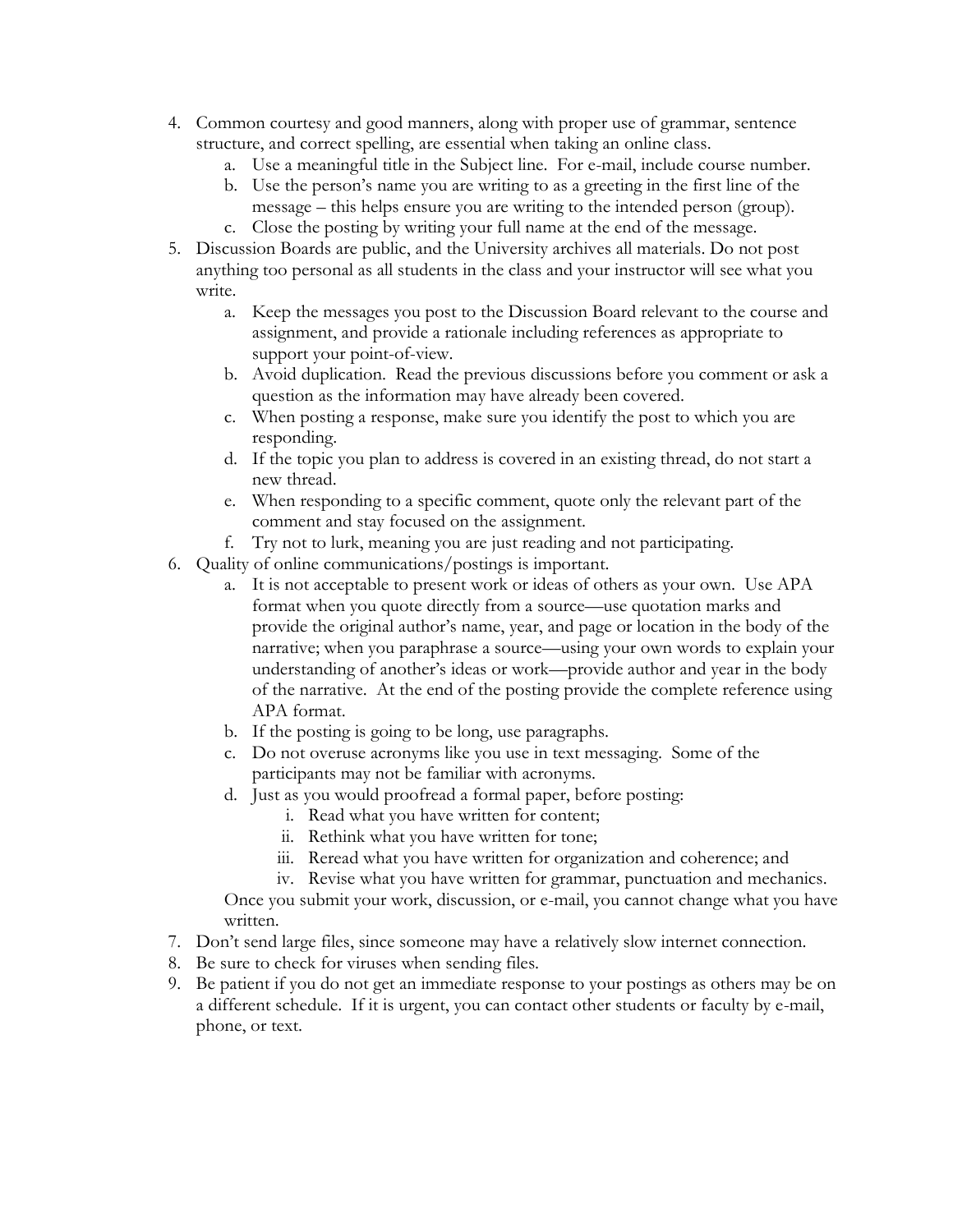## **MANDATORY UNIVERSITY STATEMENTS:**

**Academic Honesty Policy:** The University expects all students to engage in all academic pursuits in a manner that is beyond reproach and to maintain complete honesty and integrity in the academic experiences both in and out of the classroom. The University may initiate disciplinary proceedings against a student accused of any form of academic dishonesty, including but not limited to, cheating on an examination or other academic work, plagiarism, collusion, and the abuse of resource materials. Academic Dishonesty includes:

- 1. Copying from another student's test paper, laboratory report, other report, or computer files, data listings, and/or programs, or allowing another student to copy from same.
- 2. Using, during a test, materials not authorized by the person giving the test.
- 3. Collaborating, without authorization, with another person during an examination or in preparing academic work.
- 4. Knowingly, and without authorization, using, buying, selling, stealing, transporting, soliciting, copying, or possessing, in whole or in part, the contents of a non-administered test.
- 5. Substituting for another student; permitting any other person, or otherwise assisting any other person to substitute for oneself or for another student in the taking of an examination or test or the preparation of academic work to be submitted for academic credit.
- 6. Bribing another person to obtain a non-administered test or information about a nonadministered test.
- 7. Purchasing or otherwise acquiring and submitting as one's own work any research paper or other writing assignment prepared by an individual or firm. This section does not apply to the typing of a rough and/or final version of an assignment by a professional typist.
- 8. "Plagiarism" means the appropriation and the unacknowledged incorporation of another's work or idea in one's own written work offered for credit.
- 9. "Collusion" means the unauthorized collaboration with another person in preparing written work offered for credit.
- 10. "Abuse of resource materials" means the mutilation, destruction, concealment, theft or alteration of materials provided to assist students in the mastery of course materials.
- 11. "Academic work" means the preparation of an essay, dissertation, thesis, report, problem, assignment, or other project that the student submits as a course requirement or for a grade.

All academic dishonesty cases may be first considered and reviewed by the faculty member. If the faculty member believes that an academic penalty is necessary, he/she may assign a penalty, but must notify the student of his/her right to appeal to the Department Chair, the Associate Provost/Dean, and eventually to the Provost and Vice President for Academic Affairs before imposition of the penalty. At each step in the process, the student shall be entitled to written notice of the offense and/or the administrative decision, an opportunity to respond, and an impartial disposition as to the merits of his/her case.

In the case of flagrant or repeated violations, the Vice President for Academic Affairs may refer the matter to the Dean of Students for further disciplinary action. No disciplinary action shall become effective against the student until the student has received procedural due process except as provided under Interim Disciplinary Action.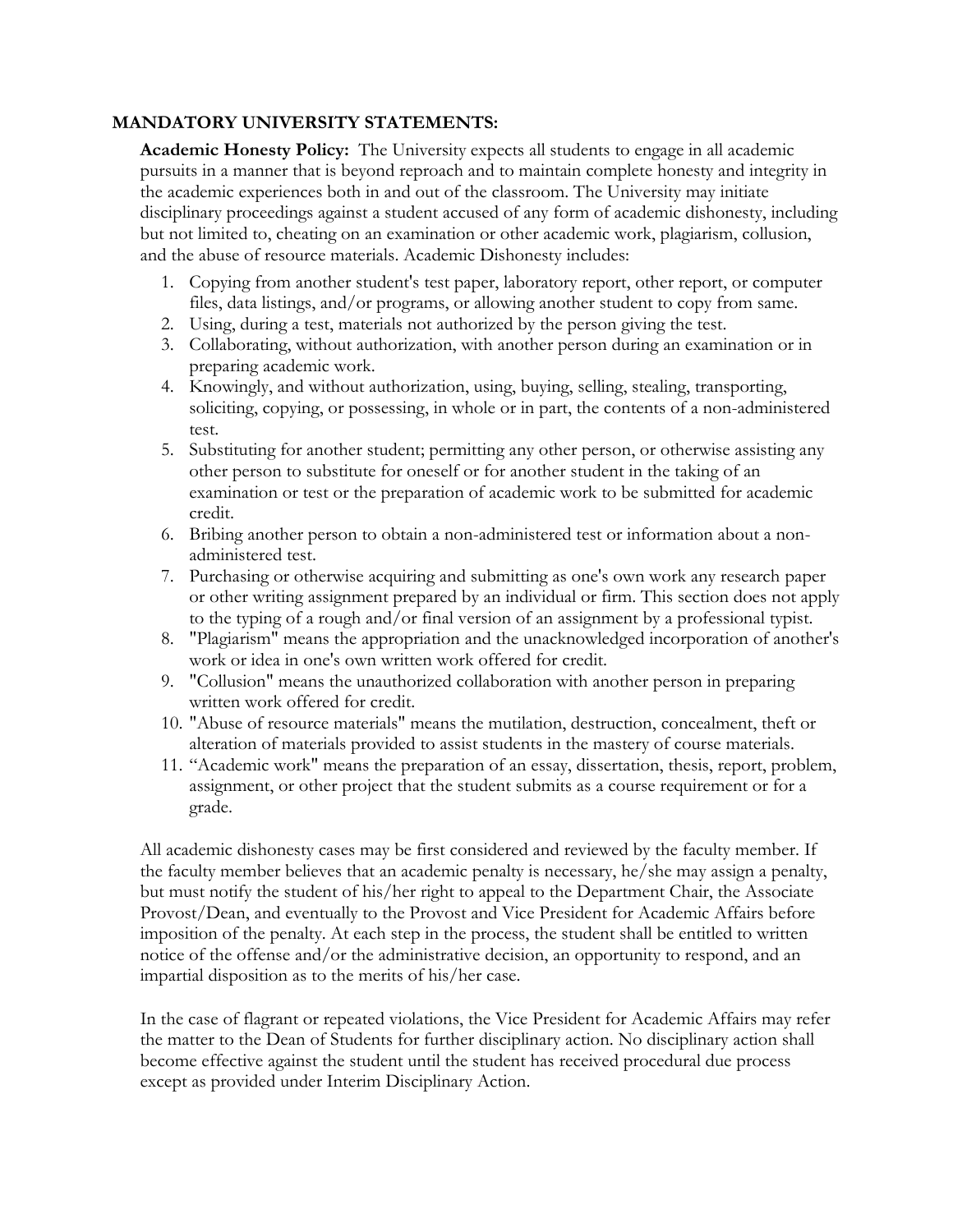### **AMERICANS WITH DISABILITIES ACT (ADA) STATEMENT:**

Sul Ross State University is committed to compliance with the Americans with Disabilities Act of 1990 (ADA) and Section 504 of the Rehabilitation Act of 1973. Qualified students with disabilities needing academic or other accommodations to facilitate full participation in our programs, services and activities should contact the Accessibilities Coordinator, Ferguson Hall Room 112, Monday – Friday 8:00 a.m. – 5:00 p.m., 432-837-8203 at the Alpine campus. At the Uvalde Campus, Room C102, Monday – Friday 8:00 a.m.-5:00 p.m.

#### **ONLINE COURSES**:

Web courses (offered online) are not self-paced and require considerable work in order to meet requirements. Students MUST have a reliable high-speed internet connection available on a regular basis for course work and other assignments whenever University computer laboratories are not open. Computer labs are open Mon.-Thurs., 8 a.m.-10 p.m., and Fri. 8 a.m-5 p.m. University computer labs are not open on weekends and holidays.

#### **DISTANCE EDUCATION STATEMENT:**

Students enrolled in distance-education courses have equal access to the university's academic support services, such as Smarthinking, library resources, such as online databases, and instructional technology support. For more information about accessing these resources, visit the SRSU website. Students should correspond using Sul Ross email accounts and submit online assignments through Blackboard, which requires secure login information to verify students' identities and to protect students' information. The procedures for filing a student complaint are included in the student handbook. Students enrolled in distanceeducation courses at Sul Ross are expected to adhere to all policies pertaining to academic

honesty and appropriate student conduct, as described in the student handbook. Students in web-based courses must maintain appropriate equipment and software, according to the needs and requirements of the course, as outlined on the SRSU website.

#### **GENERAL CAMPUS REGULATIONS AND CONDUCT**:

All students are expected to conduct themselves in a manner consistent with the University's functions as an educational institution. It is also expected that all students who enroll at Sul

Ross State University agree to assume the responsibilities of citizenship in the university community. Association in such a university community is purely voluntary, and any student may resign from it at any time when he/she considers the obligation of membership disproportionate to the benefits. All students are subject to University authority, and those students whose conduct is not within the policies of the University rules and regulations are subject to dismissal. Students are responsible for abiding by all published University rules and regulations. Failure to read publications will not excuse the student from the requirements and regulations described therein. The SRSU Student Handbook and other official University publications outline specific regulations and requirements.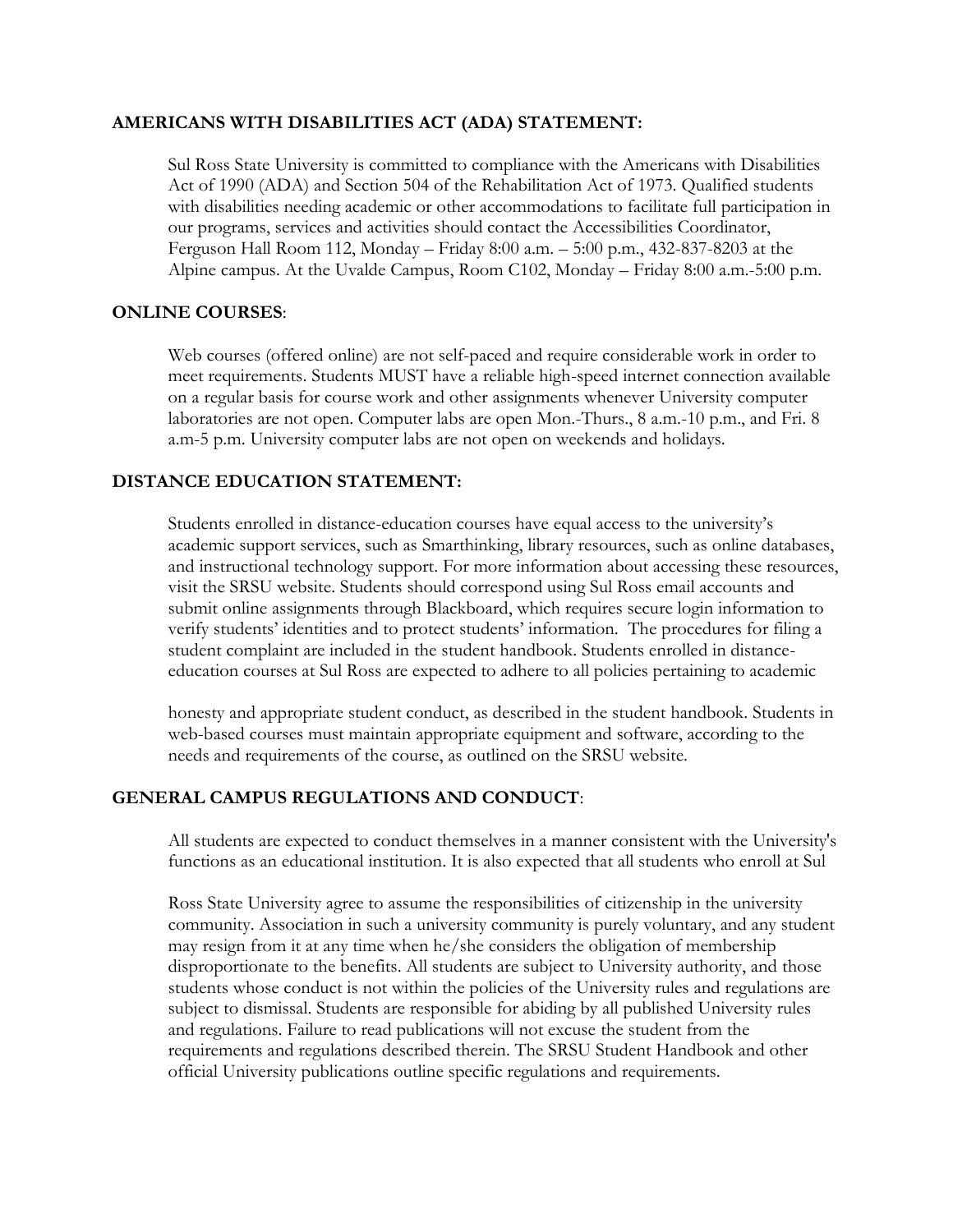## **STUDENT EVALUATION Nursing Skills Competency Evaluation**

Each student must successfully complete all pass-fail experiences, including return Demonstrations to receive credit for evaluation of designated nursing skills competencies. Students will have **three**  opportunities to repeat the skill. If students are not successful in passing the skill after three (3) attempts, they will be individually counseled and a plan for remediation will be developed. **Failure to appear for a demonstration, scheduled practice, or check-off will be viewed as an unexcused absence.**

Attendance is required for all scheduled skills demonstrations and practice sessions in the Nursing Simulation Laboratory. Independent practice of skills is necessary, and required before your scheduled practice with lab faculty, staff, or check-off time. Lack of preparedness or student work schedules are **not** acceptable reasons for absence and are not acceptable.

## **Procedure for competency validation**

- 1. Faculty will review student performance and will provide written feedback.
- 2. Sign up for validation sessions in advance.
- 3. Pick a skill by random draw before beginning the validation.
- 4. Be sure to stand so that your actions and statements are clear to the evaluator.
- 5. Faculty will review student performance and will provide written feedback.

Electronic coaching or notes of any kind are not allowed during validation. Use of such will result in failure of that skill and may be reviewed for academic dishonesty.

Students are not permitted to discuss any aspect of the scenario after validation with anyone except a faculty member or lab instructor. Indication of such will result in the automatic failure of that skill and may be reviewed for academic dishonesty.

### **Examples of Procedures/Skills to be included in the Competency Evaluation**

Safety of patient, nurse, and environment, hand washing, moving and positioning patients, actions to prevent deep vein thromboses.

Safety and comfort measures: hand washing asepsis and infection control, wounds and dressing changes, application of heat and cold.

Hygiene (skin and oral), bathing, skin care, bed making.

Ventilation age-specific cases

Nutrition to patients from diverse backgrounds and cultural variation in nutrition: feeding, insertion and use of feeding tubes, fluid balance assessment. Education for culturally specific or age-specific diets.

Mobility: planning/implementing/monitoring, and evaluating procedures for mobility: positioning, transfers, ambulating, use of restraints.

Elimination: assistance in meeting elimination needs (acute and chronic):

insertion of urinary catheter (female and male), placing patient on a bed pan, giving an enema, using bedpan and urinals.

Nasogastric tube insertion, urinary catheterization (female and male), sterile dressing change, patient positioning/transfer/ambulating.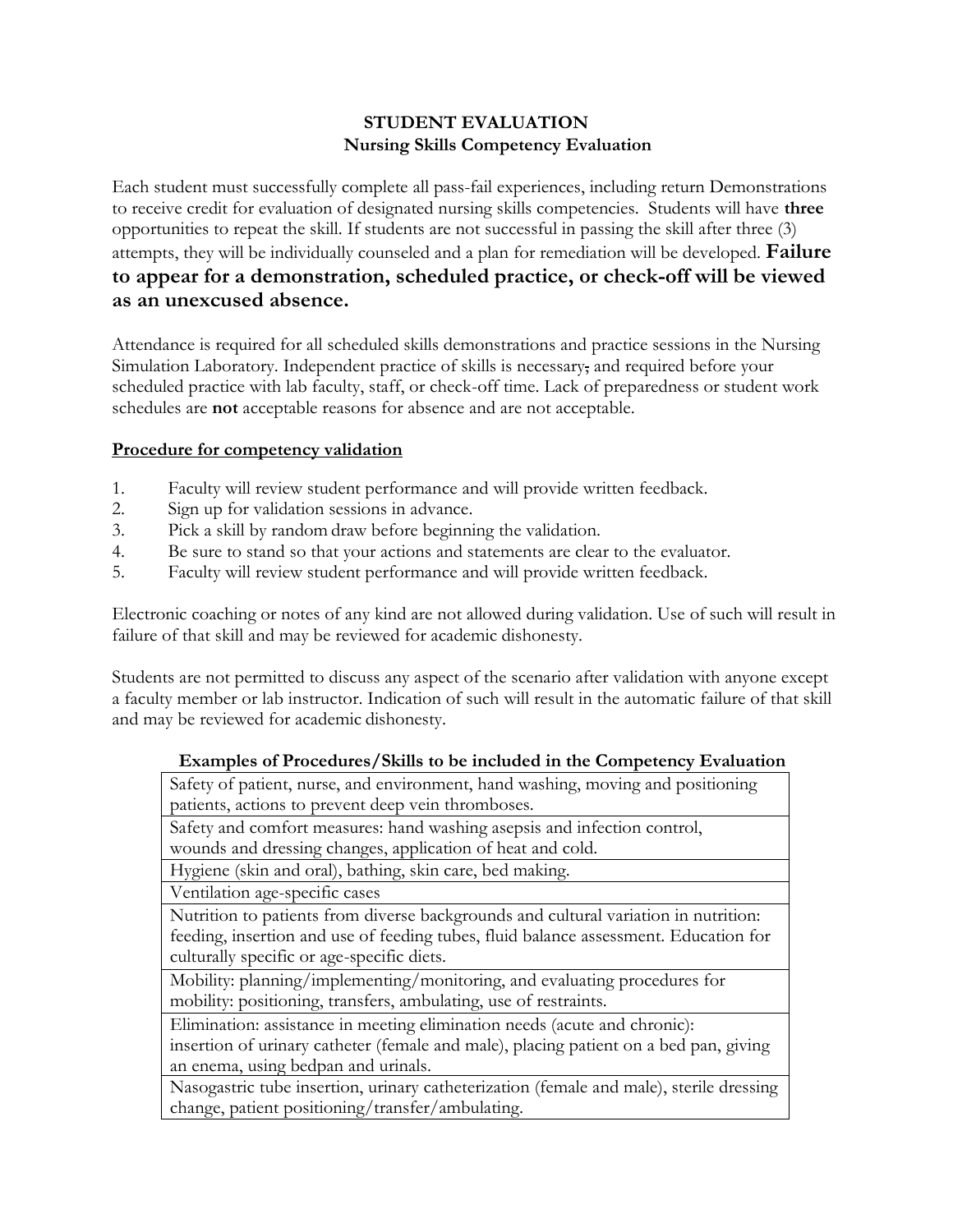|                      | Complete this first section the first time you report on this patient                                                             |
|----------------------|-----------------------------------------------------------------------------------------------------------------------------------|
| <b>Identify self</b> | Identify your name and role/relationship to patient                                                                               |
| Situation            | Identify patient by date of birth, include name, age, and gender                                                                  |
|                      | Unit location and Room number                                                                                                     |
|                      | Physician/Providers                                                                                                               |
| Background           | Admission diagnosis (date of surgery)                                                                                             |
|                      | Past medical history that is significant (hypertension, CHF, etc.)                                                                |
|                      | Allergies                                                                                                                         |
|                      | Include the following in each report as applicable                                                                                |
| Assessment           | Code status (any advance directives, Do Not Resuscitate Orders [DNR], Power of<br>Attorney for Health Care [POAHC])               |
|                      | Procedures done in previous 24 hours including results/outcomes (include where<br>we stand with post-procedure vitals/assessment) |
|                      | Abnormal and relevant assessment findings                                                                                         |
|                      | Abnormal vital signs                                                                                                              |
|                      | IV fluids/drips/site; when site is to be changed                                                                                  |
|                      | Current pain score - what has been done to manage pain                                                                            |
|                      | Safety needs - fall risk, skin risk, etc.                                                                                         |
|                      |                                                                                                                                   |
|                      |                                                                                                                                   |
|                      |                                                                                                                                   |
|                      |                                                                                                                                   |
| Recommendations      | Needed changes in the plan of care (diet, activity, medication, consultations)?                                                   |
|                      | What are you concerned about?                                                                                                     |
|                      | Discharge planning                                                                                                                |
|                      | Pending labs/x-rays, etc.                                                                                                         |
|                      | Calls out to Dr. ________ about______                                                                                             |
|                      | What the next shift needs to do or to be aware of $-$ i.e., labs to be drawn in the AM,<br>etc.                                   |
|                      |                                                                                                                                   |
|                      |                                                                                                                                   |
|                      |                                                                                                                                   |
|                      |                                                                                                                                   |

# **Professional Communication Using I-SBAR Format**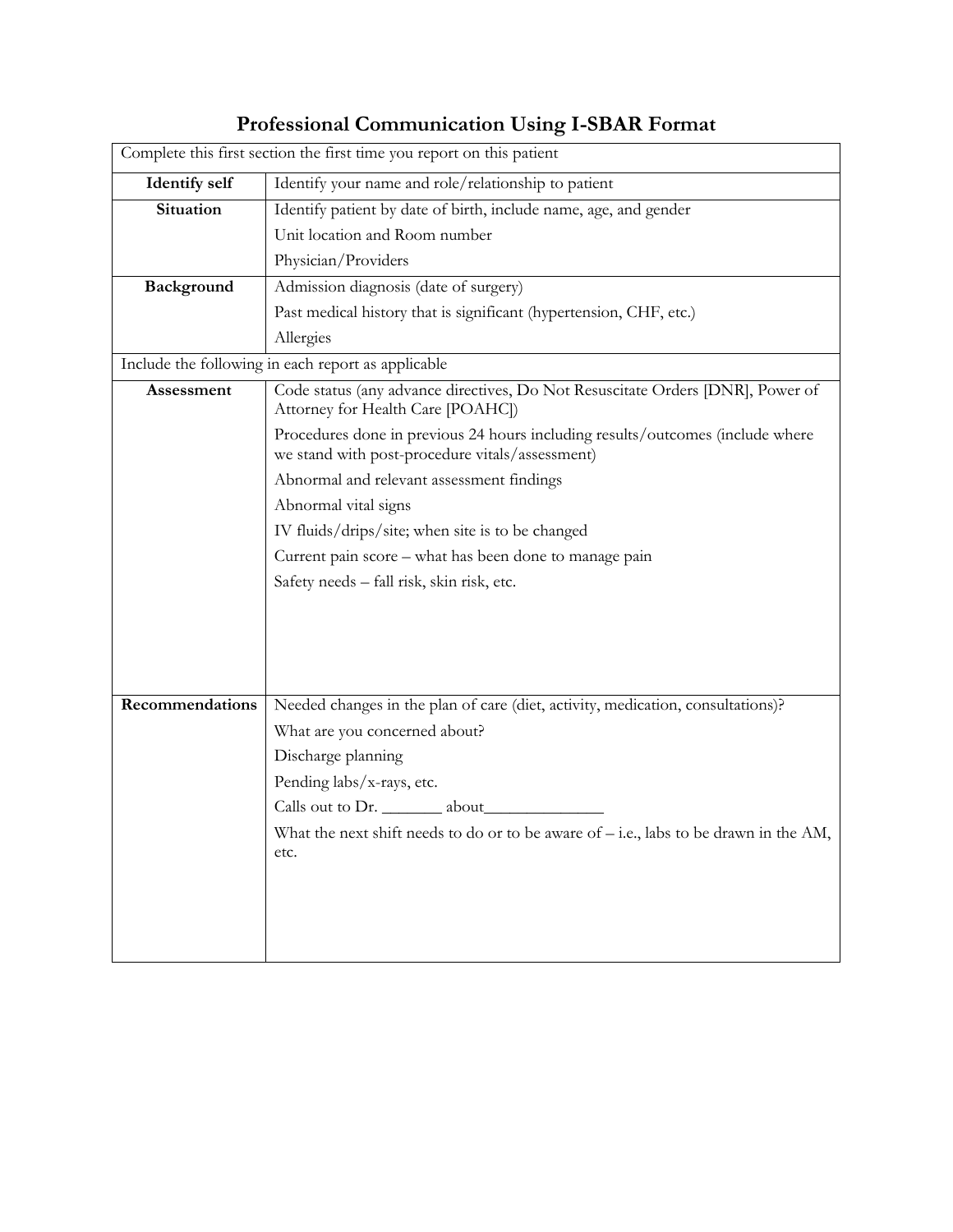## **Evaluation Rubric Nursing Care Plan**

| <b>Student Name:</b> | $\Delta$ Date: |  |
|----------------------|----------------|--|
| Instructor:          |                |  |

Plan of Care completed and reviewed with clinical instructor in timely manner: Plan of Care must be clear, complete, concise, and reflect individual patient needs. Plan of Care submitted in timely manner: Satisfactory \_\_\_\_\_\_\_\_\_ Unsatisfactory \_\_\_\_\_\_\_\_ Total Score \_\_\_\_\_\_\_\_\_

| Domains        | Level:            | Level:            | Level:            | Level:            | Total |
|----------------|-------------------|-------------------|-------------------|-------------------|-------|
|                | Accomplished      | Proficient        | Evolving          | Not Evident       |       |
|                | Score $=$ 3       | Score $= 2$       | Score $= 1$       | Score = $0$       |       |
| Critical       | Logical           | Logical           | Logical           | No interpretation |       |
| Thinking       | interpretation of | interpretation of | interpretation of | of data           |       |
|                | data              | data with minimal | data with         | (0)               |       |
|                | independently.    | help from         | maximum help      |                   |       |
|                | Creative (3)      | instructor $(2)$  | from instructor   |                   |       |
|                |                   |                   | (1)               |                   |       |
| Problem        | Identifies and    | Identifies and    | Identifies and    | Unable to         |       |
| Identification | prioritizes       | prioritizes       | prioritizes       | identify and      |       |
|                | problems          | problems with     | problems with     | prioritize        |       |
|                | independently     | minimal help      | maximum help      | problems          |       |
|                | (3)               | from instructor   | from instructor   | (0)               |       |
|                |                   | (2)               | (1)               |                   |       |
| Problem        | Identifies and    | Identifies and    | Identifies and    | Fails to identify |       |
| Solving        | implements        | implements        | implements        | and implement     |       |
|                | appropriate       | appropriate       | appropriate       | appropriate       |       |
|                | nursing           | nursing           | nursing           | nursing           |       |
|                | interventions     | interventions     | interventions     | interventions     |       |
|                | independently     | with minimal      | with maximum      | with maximum      |       |
|                | (3)               | help from         | help from         | assistance        |       |
|                |                   | instructor        | instructor        | (0)               |       |
|                |                   | $\left( 2\right)$ | (1)               |                   |       |
| Teaching       | Evaluation and    | Evaluation and    | Evaluation and    | Fails to evaluate |       |
| Plan           | Teaching          | Teaching require  | Teaching require  | outcomes.         |       |
|                | Independently     | minimal           | maximum           | No teaching plan  |       |
|                | (3)               | assistance from   | assistance from   | (0)               |       |
|                |                   | instructor $(2)$  | instructor $(1)$  |                   |       |

The student's ability to use the nursing process is evaluated weekly. The ability to safely meet patient care needs in a competent and caring manner is assessed when the student completes the Nursing Care Plan. The Nursing Care Plan must be submitted by midnight of the day following the clinical experience.

Students are scored using this rubric to show progression of learning and implementation of the nursing process. The student earns a grade in one of four levels, determined by how much help and guidance is needed by the student. Students are expected to achieve scores at the Proficient Level by Week 8 of the clinical rotation. If a student demonstrates less than Proficient, a referral for remediation will be made by the instructor to support the student's progression to at least a Proficient Level.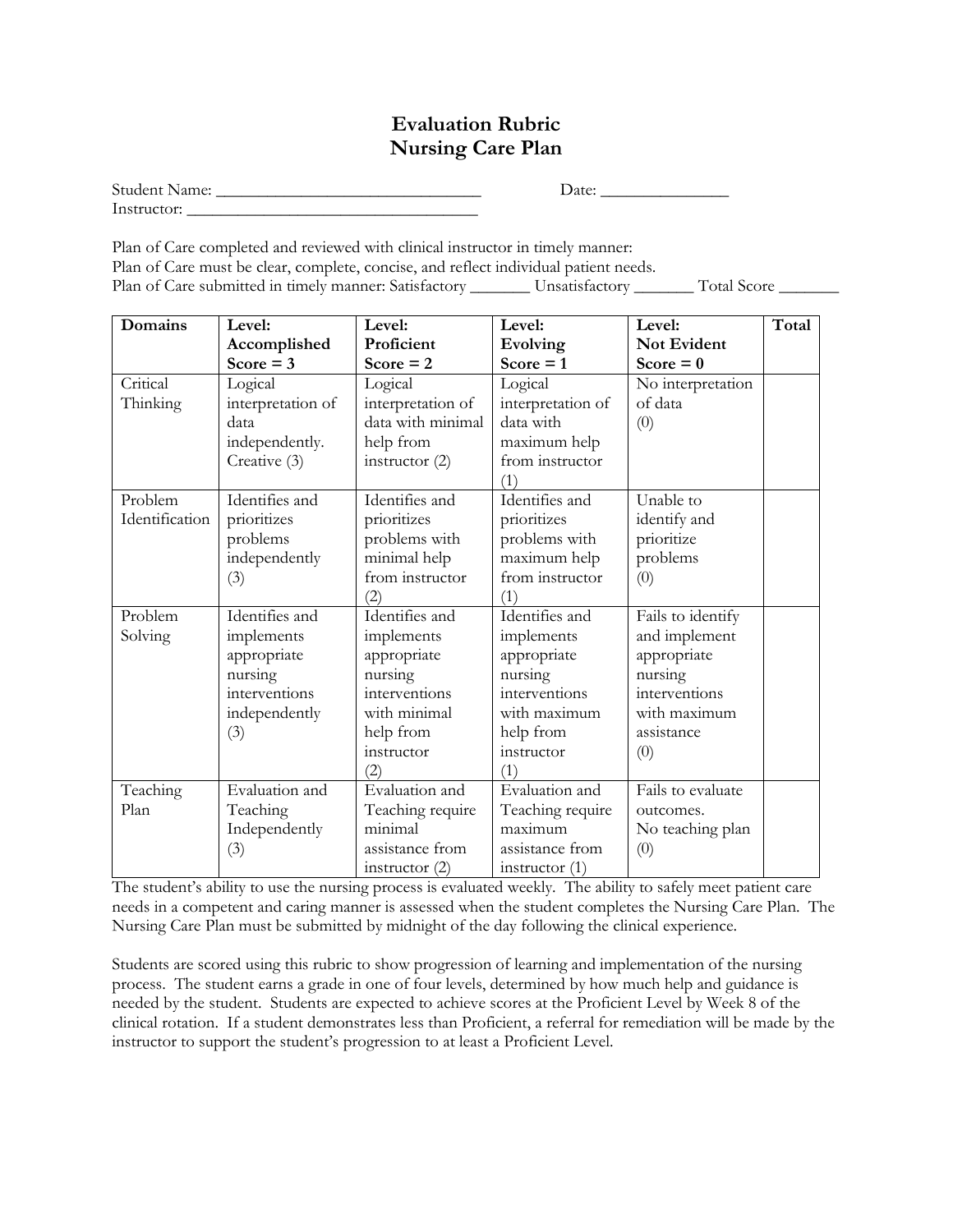## **Clinical Reflective Journal**

Name \_\_\_\_\_\_\_\_\_\_\_\_\_\_\_\_\_\_\_\_\_\_\_\_\_\_\_\_\_\_\_\_\_\_\_\_ Date\_\_\_\_\_\_\_\_\_\_\_\_\_\_\_\_\_\_\_\_\_\_

The Clinical Reflective Journal is a process of inquiry that supports students' development of clinical judgment and reasoning, professional behaviors, knowledge, skills, and compassion by examining and exploring their clinical experiences. By recapturing an experience through reflection, students are able to examine how theory relates to clinical experiences, to develop self-awareness, and to organize their thinking (Bulman and Schutz, 2008). Reflection helps students to debrief clinical simulation and practice experiences and to gain a deeper understanding of approaches for relating to patients, families, communities, and inter-disciplinary team members. Students complete a Clinical Reflective Journal following each weekly clinical experience.

You may use these questions to guide your reflections or use free writing.

What did you notice about your performance this week?

What excited, troubled, or unnerved you?

What do you think your patient or patient gained from your interaction?

What was the most significant thing that happened to you as a learner this week?

What knowledge did you draw upon this week to support your care?

What additional knowledge do you need to gain based on your experience this week?

What did you learn about yourself?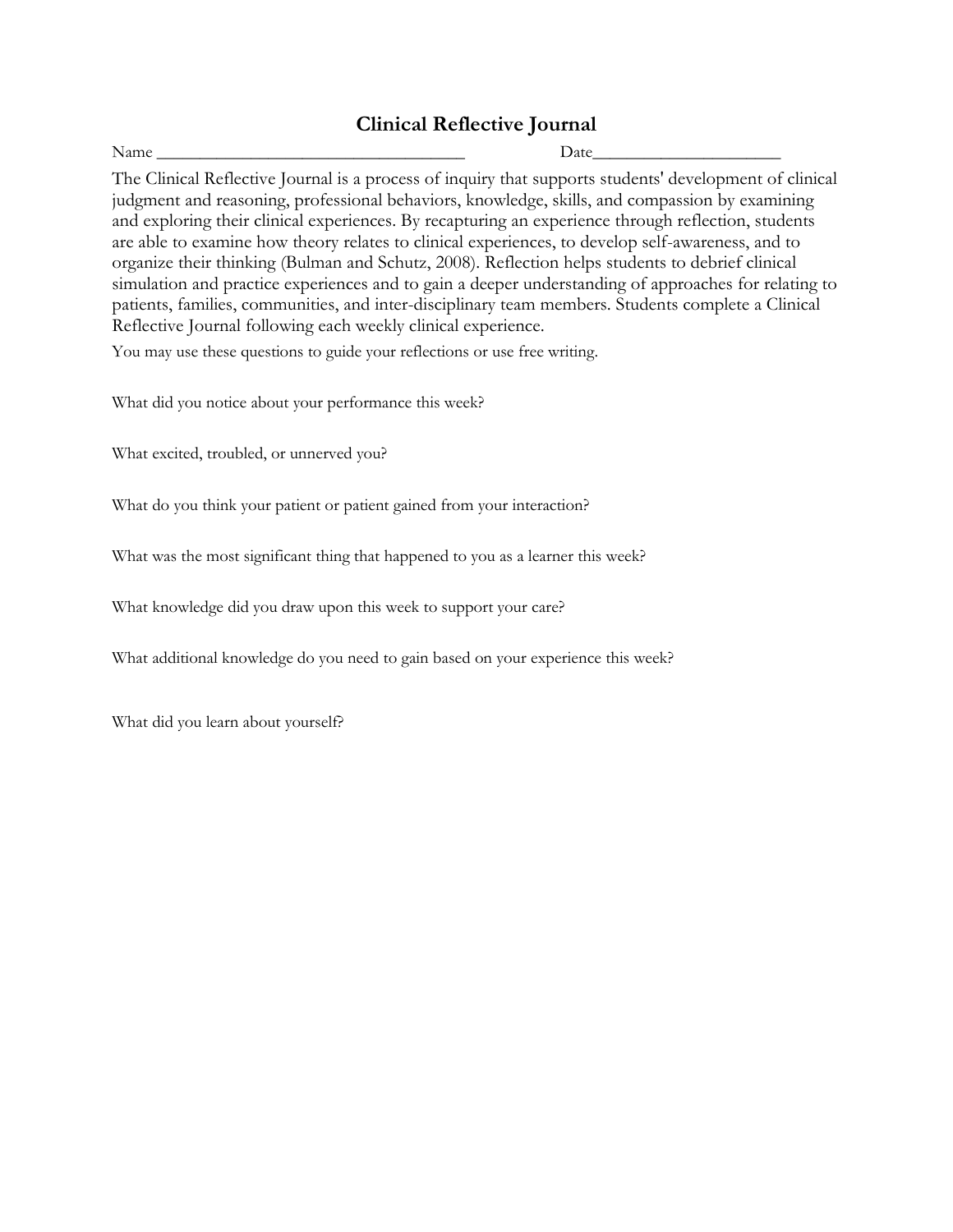## **Grading Rubric for Behavioral Case Study**

## **Student:**

| Criteria     | <b>Excellent 5</b> | Good 4              | Average 3           | Weak 0-2            | Score |
|--------------|--------------------|---------------------|---------------------|---------------------|-------|
| Patient-     | Provides           | Provides            | Provides minimal    | Provides no         |       |
| Centered     | comprehensive      | moderate amount     | insight,            | insight,            |       |
| Content:     | insight,           | of insight,         | understanding,      | understanding, or   |       |
|              | understanding,     | understanding,      | and reflective      | reflective thought  |       |
|              | and reflective     | and reflective      | thought about the   | about the case.     |       |
|              | thought about      | thought about the   | case.               |                     |       |
|              | the case.          | case.               |                     |                     |       |
| Evidence-    | Excellent use of   | Considerable use    | Some use of         | Use of research to  |       |
| <b>Based</b> | research to        | of research to      | research to         | support analysis    |       |
| Resources:   | support case       | support case        | support analysis.   | questionable. No    |       |
|              | presentation and   | presentation and    | Lacks citation      | citations.          |       |
|              | analysis. Sources  | analysis. Sources   | when needed.        |                     |       |
|              | are reputable and  | are cited.          |                     |                     |       |
|              | cited.             |                     |                     |                     |       |
| Patient-     | Demonstrates       | Demonstrates        | Demonstrates        | Demonstrates        |       |
| Centered     | excellent critical | considerable        | some critical       | limited critical    |       |
| Critical     | thinking when      | critical thinking   | thinking when       | thinking when       |       |
| Thinking:    | identifying and    | when identifying    | identifying and     | identifying and     |       |
|              | discussing the     | and discussing the  | discussing the      | discussing the      |       |
|              | various factors    | various factors     | various factors     | various factors     |       |
|              | affecting the      | affecting the case. | affecting the case. | affecting the case. |       |
|              | case.              |                     |                     |                     |       |
| Informatics  | Presented in a     | Presented in a      | Presented in        | Presented in a      |       |
| Communica-   | very clear,        | clear and logical   | factually limited   | clear, concise, or  |       |
| tion:        | concise, and       | manner. Students    | way but logical in  | logical manner.     |       |
|              | logical manner.    | display some        | scope. Students'    | Students read       |       |
|              | Students display   | complex aspects     | presentation style  | slides. Case lacks  |       |
|              | a clear            | of the case with    | is awkward and      | important aspects   |       |
|              | understanding of   | minimum             | lacks audience      | needed to fully     |       |
|              | the case and       | consideration of    | engagement. Case    | discuss the case.   |       |
|              | present it with a  | resources.          | fails to examine    | Visual appeal and   |       |
|              | relaxed,           | Presentation style  | the complexities    | readability are     |       |
|              | informed style.    | is factual but      | evident. Visual     | challenged by       |       |
|              | Layout and use     | limited in          | appeal and          | font, headings,     |       |
|              | of font, bullets,  | engagement.         | readability are     | and bullets. No     |       |
|              | and headings       | Visual appeal and   | acceptable but      | graphics.           |       |
|              | enhance content    | readability is      | challenged by       |                     |       |
|              | and increase       | occasionally        | font, headings,     |                     |       |
|              | readability.       | enhanced by font,   | and bullets.        |                     |       |
|              | Graphics           | headings, and       | Graphics lack       |                     |       |
|              | enhance the        | bullets. Limited    | pertinence to       |                     |       |
|              | content.           | use of graphics.    | content.            |                     |       |
| Informatics  | No spelling,       | Limited spelling,   | Some spelling,      | Numerous            |       |
| Technical:   | grammar, or        | grammar, and        | grammar, and        | spelling,           |       |
|              | structural         | structural          | structural          | grammar, and        |       |
|              | mistakes.          | mistakes. Includes  | mistakes. Includes  | structural          |       |
|              | Includes links to  | links to websites   | links to websites   | mistakes. Links     |       |
|              | websites or        | or documents,       | or documents        | not included,       |       |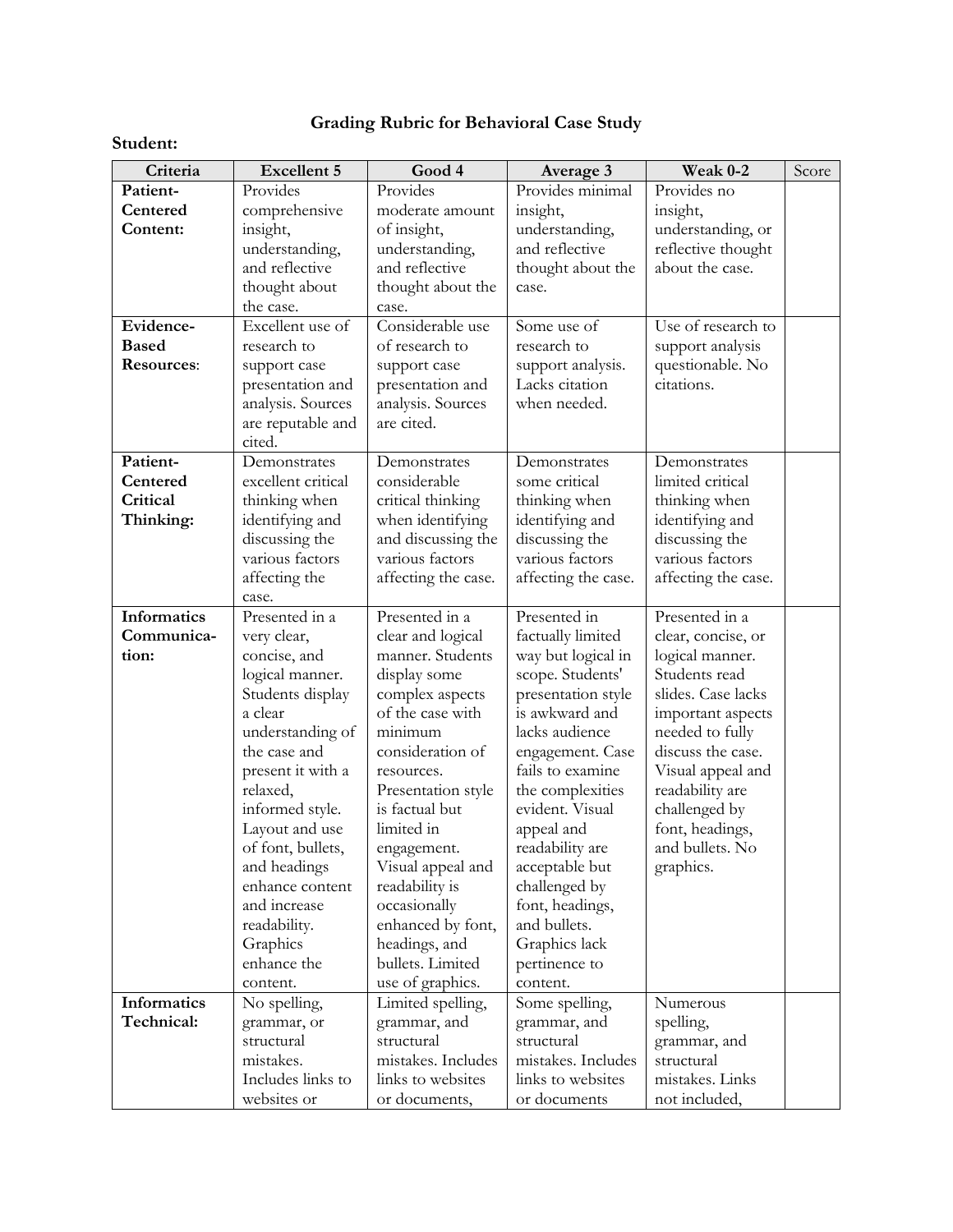|                                                                                                                                                                           | documents that<br>enhance the<br>information. All<br>links accessible.                                                                                 | but not all links<br>enhance the<br>information. All<br>links accessible.                              | which add little<br>value to the<br>information. Not<br>all links<br>accessible.                                                            | inaccessible, or<br>are of poor<br>quality and do not<br>add any value to<br>the information<br>presented.                                      |  |  |
|---------------------------------------------------------------------------------------------------------------------------------------------------------------------------|--------------------------------------------------------------------------------------------------------------------------------------------------------|--------------------------------------------------------------------------------------------------------|---------------------------------------------------------------------------------------------------------------------------------------------|-------------------------------------------------------------------------------------------------------------------------------------------------|--|--|
| Peer<br>Evaluation:<br>Teamwork &<br>Collaboration:<br>Individual<br><b>Effort</b>                                                                                        | Contributes<br>equally with<br>partner to<br>develop a<br>comprehensive<br>case study. Meets<br>deadlines.<br>Efforts are<br>recognized by<br>partner. | Assists some with<br>partner. Meets<br>deadline. Efforts<br>are minimally<br>recognized by<br>partner. | Provides minimal<br>assistance to<br>partner. Problems<br>with deadlines as<br>set by the team.<br>Efforts are<br>questioned by<br>partner. | Does not<br>contribute to the<br>project. Ignores<br>deadlines. Fails to<br>respect the work<br>of the team<br>reflected in peer<br>evaluation. |  |  |
| <b>Total Score</b> Max possible 30. Final grade reflects the project as a whole with the individual effort<br>evaluation. 30-26: = 100 25-21: = 90 20-16: = 80 15-0: = 68 |                                                                                                                                                        |                                                                                                        |                                                                                                                                             |                                                                                                                                                 |  |  |

### **Additional Comments:**

**Faculty:**

**Date:**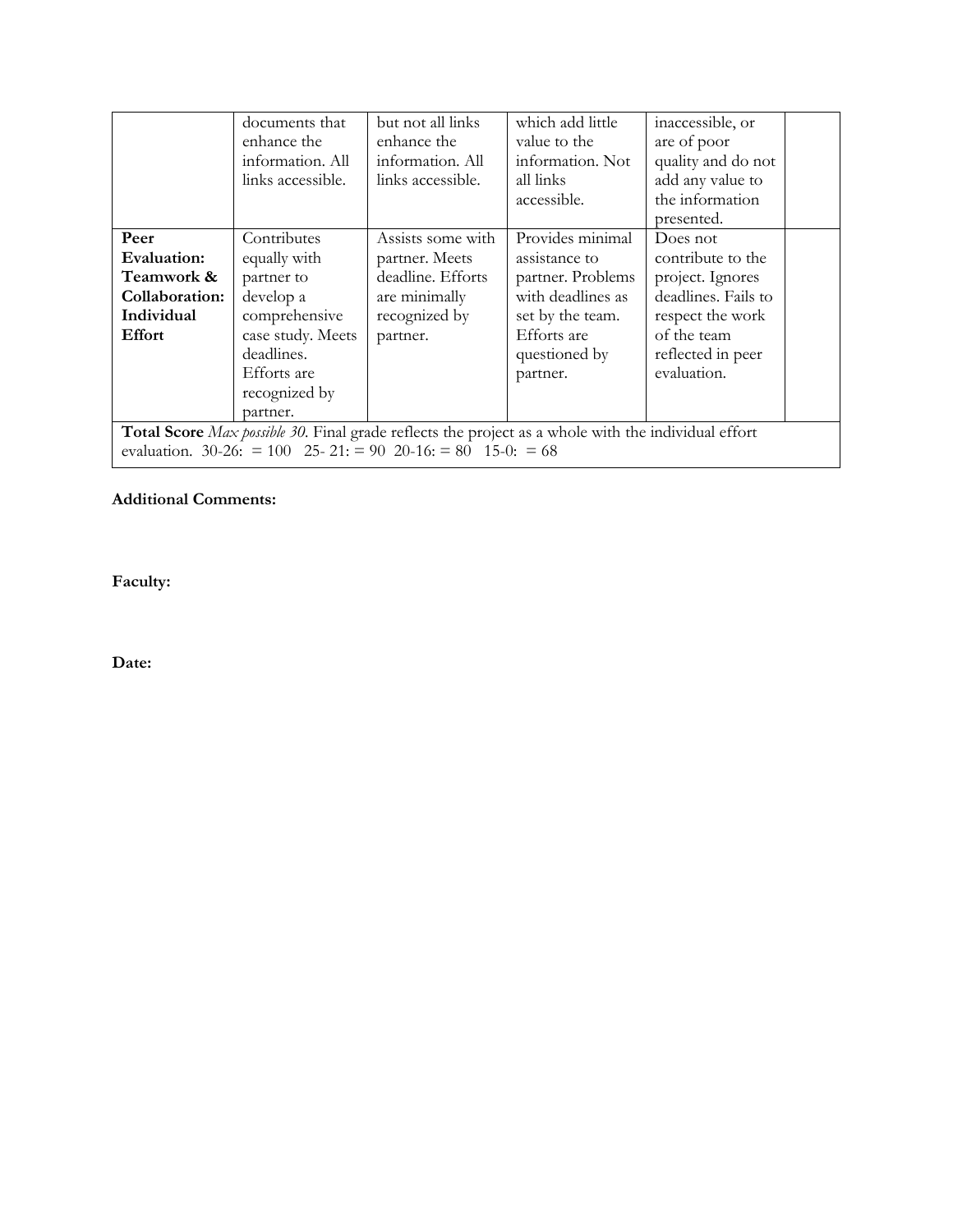### **SKILLS COMPETENCY ASSESSMENT FORM**

| Student:        | <u> 1980 - Andrea Station, amerikan bestean ing disebut di parti di parti di parti di parti di parti di parti di</u> |  |  |
|-----------------|----------------------------------------------------------------------------------------------------------------------|--|--|
|                 | Semester:                                                                                                            |  |  |
|                 |                                                                                                                      |  |  |
| <b>Faculty:</b> |                                                                                                                      |  |  |

**Instructions:** Students will be evaluated wherever clinical activities occur. Clinical activities occur in Nursing Skills and Simulation Laboratory and agencies.

Scale of 4 to 0 using the following:

- $4 =$  Accomplished (routinely and consistently demonstrates competency)
- $3 =$  Proficient (demonstrates competency in most situations)
- $2 =$  Evolving (demonstrates basic competency with faculty/preceptor support or reminders)
- 1 = Developing (Requires direction or support in order to carry out basic competency)
- $0 =$  Unsafe (Unable to demonstrate competencies without direct monitoring or instruction)
- $CI = Critical$  Incidence (requires completion of a critical incident report)

All skills must be Proficient or Evolving for each course competency at the summative evaluation. Skills evaluated as "Developing" or "Unsafe" during any formative evaluation will require the student to successfully complete a Learning Contract in conjunction with the student's clinical faculty. The student is required to complete a self-evaluation using this form prior to the evaluation appointment with the faculty. The Contract form may be copied.

The skills on the following list are expected to be mastered at level 3 or 4 by the end of the course. Once the skill is demonstrated as mastered, the score and date are entered into the chart.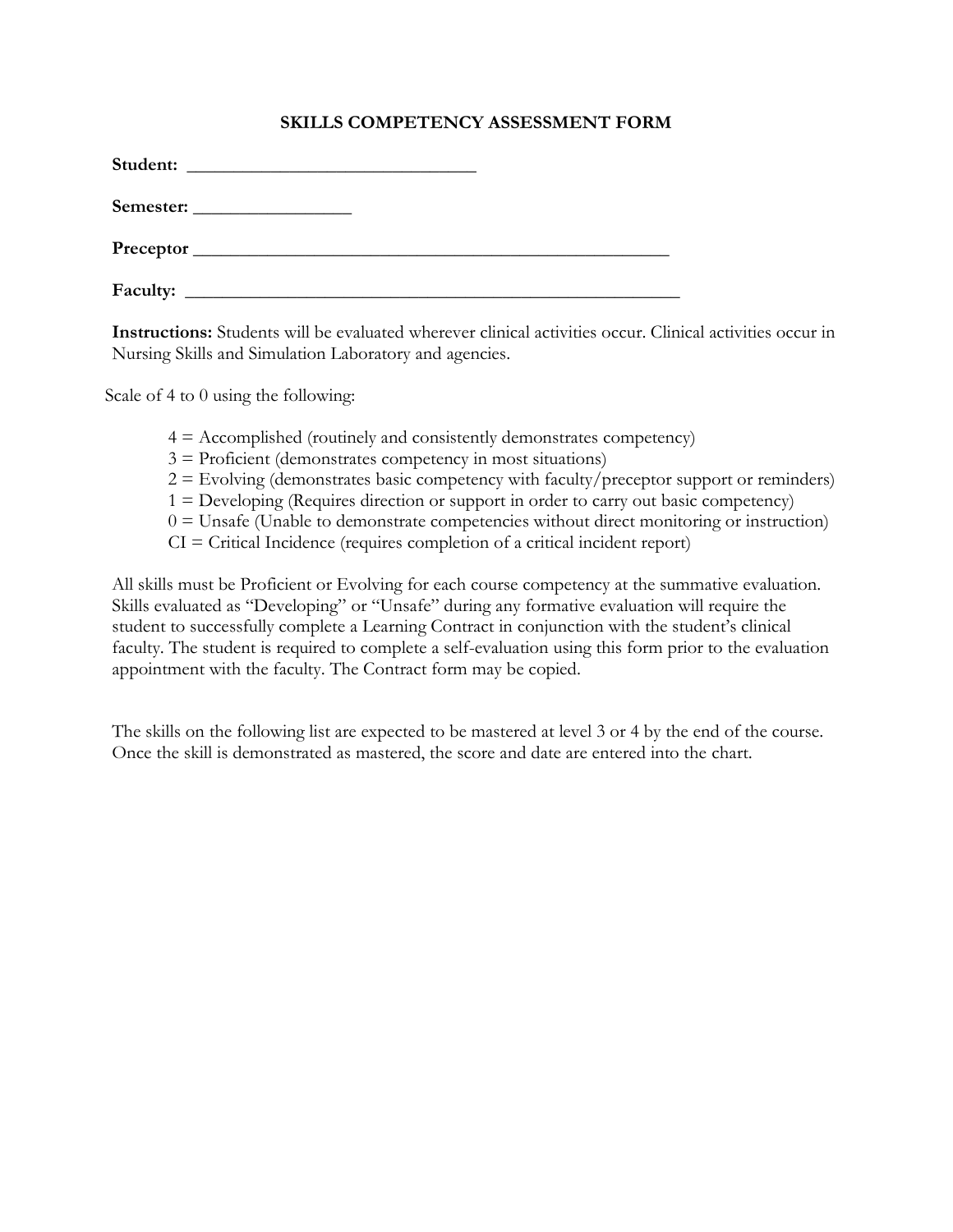| Initial | Follow-<br>up | <b>COMPETENCY (SKILLS) LIST</b> |
|---------|---------------|---------------------------------|
| Date &  | Date &        |                                 |
| Grade   | Grade         |                                 |
|         |               |                                 |
|         |               |                                 |
|         |               |                                 |
|         |               |                                 |
|         |               |                                 |
|         |               |                                 |
|         |               |                                 |
|         |               |                                 |
|         |               |                                 |
|         |               |                                 |
|         |               |                                 |
|         |               |                                 |
|         |               |                                 |
|         |               |                                 |
|         |               |                                 |
|         |               |                                 |
|         |               |                                 |
|         |               |                                 |
|         |               |                                 |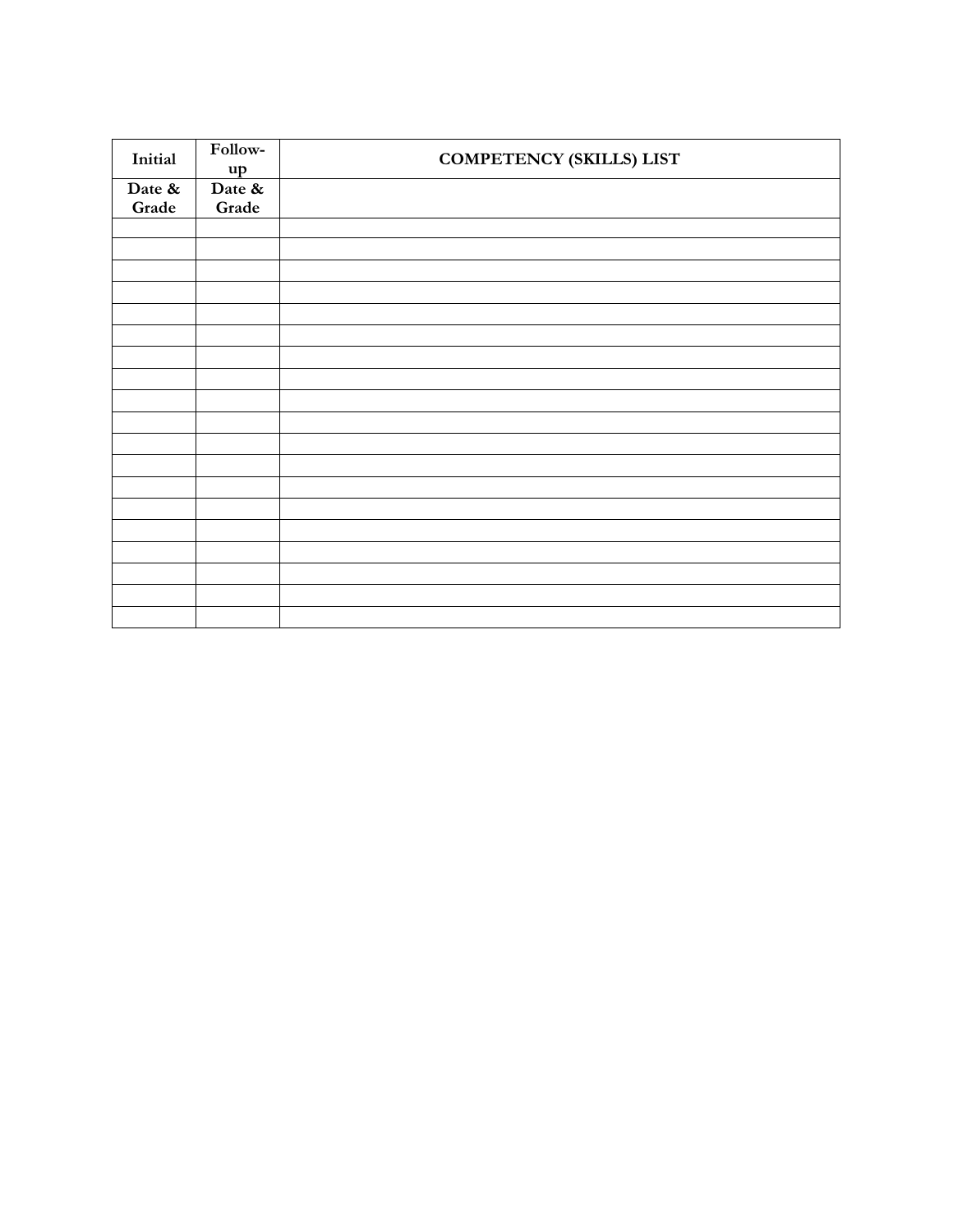## **Learning Contract**

| Concern:                                                                  |  |
|---------------------------------------------------------------------------|--|
|                                                                           |  |
| Skill Attempt 1 2 3                                                       |  |
| Objectives (What am I<br>going to learn?)                                 |  |
| Strategies and<br>Resources (How am I<br>going to learn it?)              |  |
| Time Frame (When will<br>I need to finish?)                               |  |
| Evidence of<br>Completion<br>(How will I know that I<br>have learned it?) |  |
| Verification/Evaluation<br>(How will I prove that I<br>have learned it?)  |  |

The signatures below indicate approval/completion of the contract:

Student Date Date Faculty Date

\_\_\_\_\_\_\_\_\_\_\_\_\_\_\_\_\_\_\_\_\_\_\_\_\_ \_\_\_\_\_\_\_\_\_\_ \_\_\_\_\_\_\_\_\_\_\_\_\_\_\_\_\_\_\_ \_\_\_\_\_\_\_\_\_\_

cc Course Coordinator verifying evidence of completion Date

 $\overline{\phantom{a}}$  , where  $\overline{\phantom{a}}$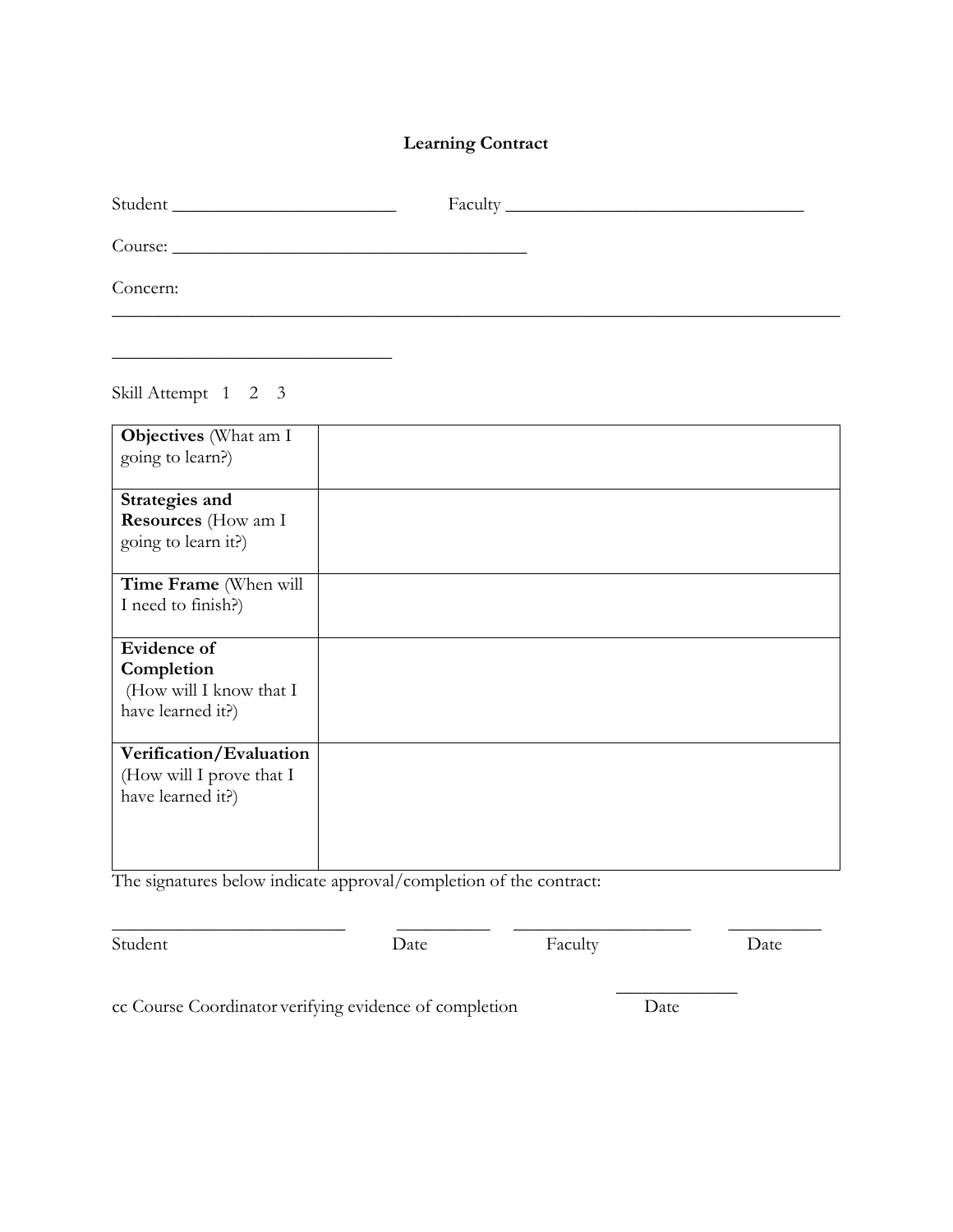## **CLINICAL PERFORMANCE EVALUATION**

| Student: |  |  |
|----------|--|--|
|          |  |  |
|          |  |  |
| Faculty: |  |  |

**Instructions:** Students will be evaluated at midterm and final for where clinical activities occur. Clinical activities occur in the Skills and Simulation Laboratory and agencies.

Scale of 4 to 0 using the following:

 $4 =$  Accomplished (routinely and consistently demonstrates competency)

3= Proficient (demonstrates competency in most situations)

2= Evolving (demonstrates basic competency with faculty/preceptor support or reminders)

1= Developing (Requires direction or support in order to carry out basic competency)

 $0 =$  Unsafe (Unable to demonstrate competencies without direct monitoring or instruction) NO = No Opportunity (did not have the opportunity to demonstrate competency based on clinical setting or experience)

CI = Critical Incidence (requires completion of a Department of Nursing Critical Incidence Report and a Learning Contract)

| Scoring sample | 59 items X 4 = $326 = 100\%$ |
|----------------|------------------------------|
|                | 59 items X 3 = 177 = $75\%$  |
|                | 59 items $X$ 2 = 118 = 50%   |

The final passing score for the semester must be 75% or higher as for each course competency (Accomplished, Proficient, and Developing). Behaviors evaluated as "Developing" or "Unsafe" during any formative evaluation will require the student to successfully complete a Learning Contract in conjunction with the student's clinical faculty. The student is required to complete a selfevaluation using this form prior to the evaluation appointment with the faculty. Students who are rated at "Unsafe" in any course competency by the end of the semester will not pass the course.

| Score | Midterm                               | Score | Final                                 |
|-------|---------------------------------------|-------|---------------------------------------|
|       | <b>Professional Nursing Standards</b> |       | <b>Professional Nursing Standards</b> |
|       | Standard 1: Clinical Attendance,      |       | Standard 1: Clinical Attendance,      |
|       | Scheduling, and Appearance            |       | Scheduling, and Appearance            |
|       | Adheres to institutional policies and |       | Adheres to institutional policies and |
|       | procedures                            |       | procedures                            |
|       | Accountable for adhering to clinical  |       | Accountable for adhering to clinical  |
|       | schedule                              |       | schedule                              |
|       | Attends clinical on time              |       | Attends clinical on time              |
|       | Adheres to dress code                 |       | Adheres to dress code                 |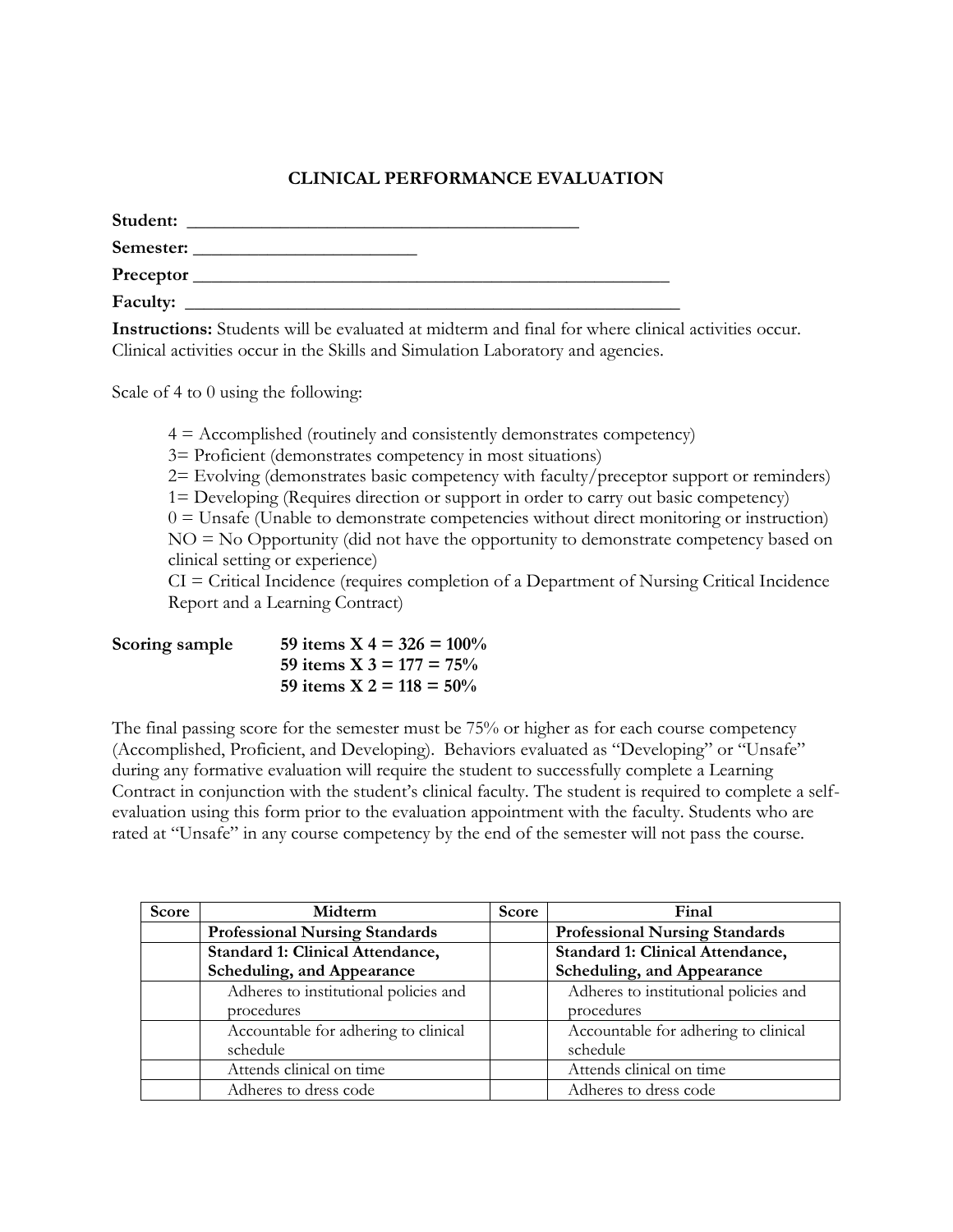| Score | Midterm                                                              | Score | Final                                                                       |
|-------|----------------------------------------------------------------------|-------|-----------------------------------------------------------------------------|
|       | <b>Standard 2 - Professional Behaviors</b>                           |       | <b>Standard 2 - Professional Behaviors</b>                                  |
|       | Maintains patient confidentiality                                    |       | Maintains patient confidentiality                                           |
|       | Exhibits professional attitude                                       |       | Exhibits professional attitude                                              |
|       | Exhibits civility and respect for                                    |       | Exhibits civility and respect for                                           |
|       | patients, colleagues, staff, and families                            |       | patients, colleagues, staff, and families                                   |
|       | Seeks out resources to inform practice                               |       | Seeks out resources to inform practice                                      |
|       | Standard 3 - Professional Integrity                                  |       | Standard 3 - Professional Integrity                                         |
|       | Accountable for learning and clinical                                |       | Accountable for learning and clinical                                       |
|       | preparation                                                          |       | preparation                                                                 |
|       | Seeks out and engages in learning                                    |       | Seeks out and engages in learning                                           |
|       | opportunities                                                        |       | opportunities                                                               |
|       | Accepts individual responsibility and                                |       | Accepts individual responsibility and                                       |
|       | accountability for actions                                           |       | accountability for actions                                                  |
|       | Accepts constructive criticism and                                   |       | Accepts constructive criticism and                                          |
|       | develops a plan of action of                                         |       | develops a plan of action of                                                |
|       | improvement                                                          |       | improvement                                                                 |
|       | Applies legal and ethical standards                                  |       | Applies legal and ethical standards                                         |
|       | <b>Member of the Profession</b>                                      |       | <b>Member of the Profession</b>                                             |
|       | Demonstrate accountability to<br>1.                                  |       | Demonstrate accountability to<br>1.                                         |
|       | provide holistic, culturally                                         |       | provide holistic, culturally                                                |
|       | sensitive, and evidence-based                                        |       | sensitive, and evidence-based                                               |
|       | nursing care to patients and                                         |       | nursing care to patients and                                                |
|       | families in accordance with                                          |       | families in accordance with                                                 |
|       | established policies and                                             |       | established policies and                                                    |
|       | procedures, nursing regulations,                                     |       | procedures, nursing regulations,                                            |
|       | and standards as evidenced by:                                       |       | and standards as evidenced by:                                              |
|       | Communicates clearly with Patient,                                   |       | Communicates clearly with Patient,                                          |
|       | Family, and Community                                                |       | Family, and Community                                                       |
|       | Values cultural and health beliefs of                                |       | Values cultural and health beliefs of                                       |
|       | Patient, Family, and Community                                       |       | Patient, Family, and Community                                              |
|       | Contributes to the coordination of                                   |       | Contributes to the coordination of                                          |
|       | care for the Patient, Family, and                                    |       | care for the Patient, Family, and                                           |
|       | Community                                                            |       | Community                                                                   |
|       | Applies the nursing process in care                                  |       | Applies the nursing process in care                                         |
|       | for Patient, Family, and Community                                   |       | Patient, Family, and Community                                              |
|       | Demonstrates clinical reasoning and                                  |       | Demonstrates clinical reasoning and                                         |
|       | judgment in planning and providing                                   |       | judgment in planning and providing                                          |
|       | patient-centered care                                                |       | patient-centered care                                                       |
|       | Communicates effectively with                                        |       | Communicates effectively with                                               |
|       | faculty, staff, and team members                                     |       | faculty, staff, and team members                                            |
|       | Adheres to professional standards of                                 |       | Adheres to professional standards of<br>practice                            |
|       | practice                                                             |       |                                                                             |
|       | Engage in self-evaluation and<br>2.                                  |       | Engage in self-evaluation and<br>2.                                         |
|       | reflection to appraise and                                           |       | reflection to appraise and improve                                          |
|       | improve practice as evidenced by:                                    |       | practice as evidenced by:                                                   |
|       | Accountable for individual practice                                  |       | Accountable for individual practice                                         |
|       | Reflects on practice, evaluates<br>effects of choices and actions on |       | Reflects on practice, evaluates effects<br>of choices and actions on others |
|       | others                                                               |       |                                                                             |
|       | <b>Provider of Patient Centered Care</b>                             |       | <b>Provider of Patient Centered Care</b>                                    |
|       |                                                                      |       |                                                                             |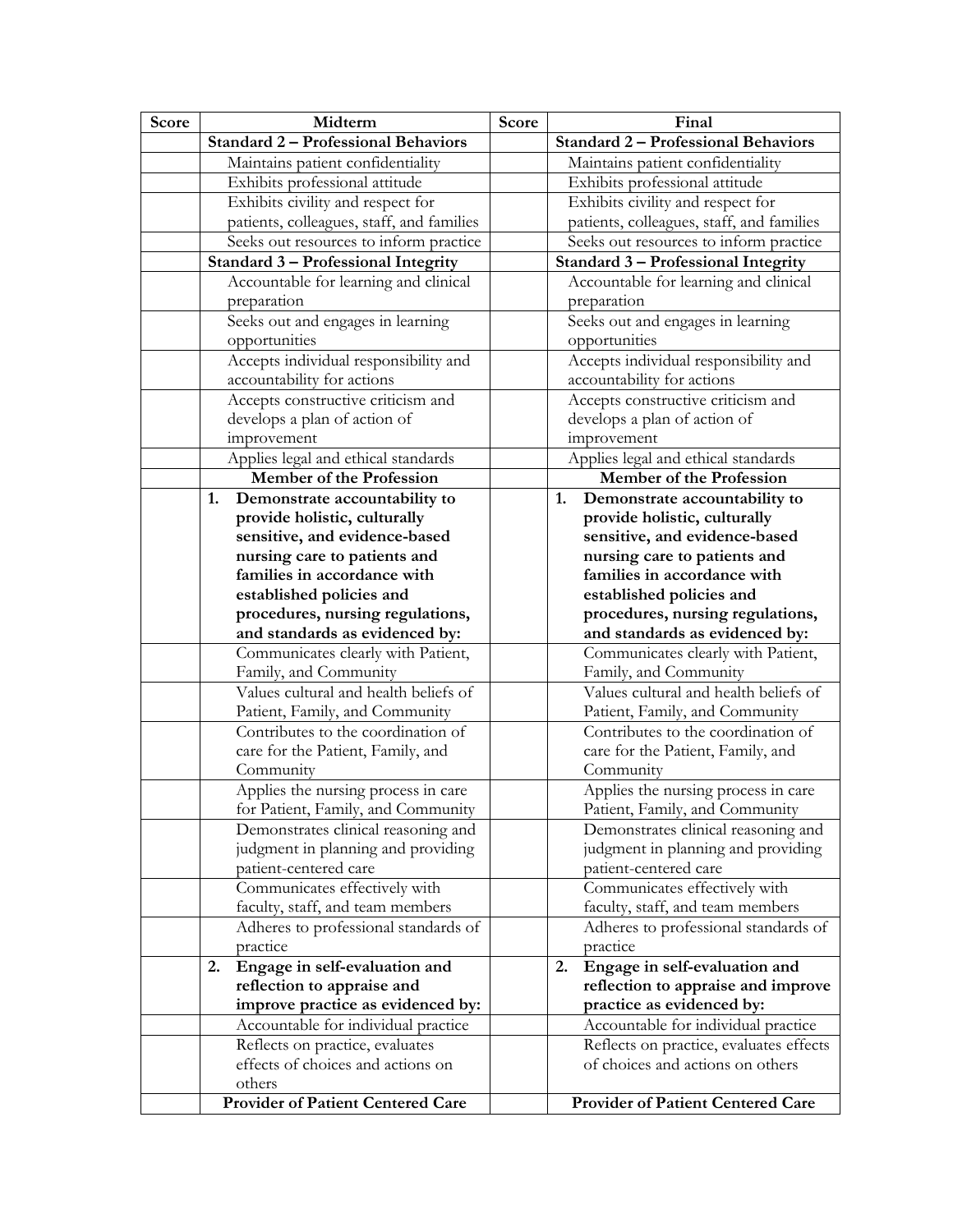| Score |    | Midterm                               | Score |    | Final                                  |
|-------|----|---------------------------------------|-------|----|----------------------------------------|
|       | 3. | Demonstrate assessment skills         |       | 3. | Demonstrate assessment skills for      |
|       |    | for patients across the life span as  |       |    | patients across the life span as       |
|       |    | evidenced by:                         |       |    | evidenced by:                          |
|       |    | Conducts a comprehensive physical,    |       |    | Conducts a comprehensive and           |
|       |    | behavioral, psychological, spiritual  |       |    | focused psychical, behavioral,         |
|       |    | assessment eliciting patient values,  |       |    | psychological, spiritual assessment    |
|       |    | experiences, and expressed needs      |       |    | eliciting patient values, experiences, |
|       |    |                                       |       |    | and expressed needs                    |
|       |    | Interprets assessment findings in the |       |    | Interprets assessment findings in the  |
|       |    | context of the patient presentation   |       |    | context of the patient presentation    |
|       |    | Applies assessment findings to the    |       |    | Applies assessment findings to the     |
|       |    | plan of care                          |       |    | plan of care                           |
|       |    | Recognizes the need for follow-up     |       |    | Recognizes the need for follow-up      |
|       |    | patient assessment                    |       |    | patient assessment                     |
|       | 4. | Organize patient care activities      |       | 4. | Organize patient care activities       |
|       |    | based upon identified priorities      |       |    | based upon identified priorities as    |
|       |    | as evidenced by:                      |       |    | evidenced by:                          |
|       |    | Plans holistic, patient-centered care |       |    | Plans holistic, patient-centered care  |
|       |    | that reflects psychosocial integrity, |       |    | that reflects psychosocial integrity,  |
|       |    | physiological integrity, and health   |       |    | physiological integrity, and health    |
|       |    | promotion and maintenance within a    |       |    | promotion and maintenance within a     |
|       |    | variety of healthcare systems         |       |    | variety of healthcare systems          |
|       |    | Uses the nursing process in           |       |    | Uses the nursing process in            |
|       |    | providing care for Patient, Family,   |       |    | providing care for Patient, Family,    |
|       |    | and Community                         |       |    | and Community                          |
|       |    | Demonstrates clinical reasoning and   |       |    | Demonstrates clinical reasoning and    |
|       |    | judgment in planning and providing    |       |    | judgment in planning and providing     |
|       |    | patient-centered care                 |       |    | patient-centered care                  |
|       |    | Accurately prioritizes patient safety |       |    | Accurately prioritizes patient safety  |
|       | 5. | Demonstrate initial therapeutic       |       | 5. | Demonstrate initial therapeutic        |
|       |    | communication skills to establish     |       |    | communication skills to establish      |
|       |    | caring, culturally sensitive          |       |    | caring, culturally sensitive           |
|       |    | relationships with patients and       |       |    | relationships with patients and        |
|       |    | family members as evidenced by:       |       |    | family members as evidenced by:        |
|       |    | Communicates clearly with Patient.    |       |    | Communicates clearly with Patient.     |
|       |    | Family, and Community                 |       |    | Family, and Community                  |
|       |    | Actively seeks to understand the      |       |    | Actively seeks to understand the       |
|       |    | patient experience                    |       |    | patient experience                     |
|       |    | Delivers compassionate patient-       |       |    | Delivers compassionate patient-        |
|       |    | centered care                         |       |    | centered care                          |
|       | 6. | Demonstrate selected nursing          |       | 6. | Demonstrate selected nursing           |
|       |    | activities, interventions, including  |       |    | activities, interventions, including   |
|       |    | medication administration as          |       |    | medication administration as           |
|       |    | assigned for patients across the      |       |    | assigned for patients across the       |
|       |    | life span as evidenced by:            |       |    | life span as evidenced by:             |
|       |    | Demonstrates psychomotor clinical     |       |    | Demonstrates psychomotor clinical      |
|       |    | skills for efficient, safe,           |       |    | skills for efficient, safe,            |
|       |    | patient-centered care under           |       |    | patient-centered care under            |
|       |    | appropriate faculty supervision.      |       |    | appropriate faculty supervision.       |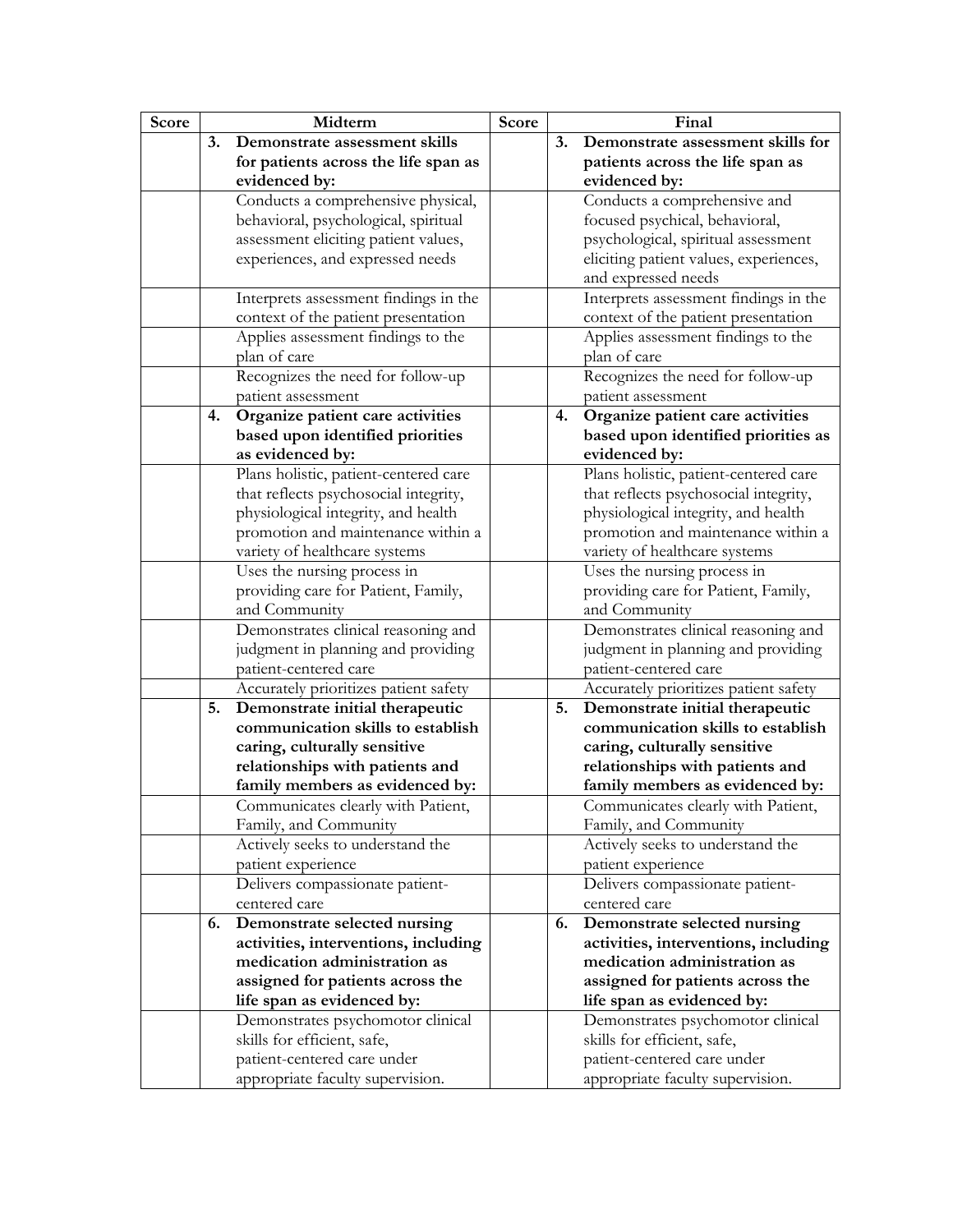| Score |    | Midterm                                | Score |    | Final                                  |
|-------|----|----------------------------------------|-------|----|----------------------------------------|
|       |    | Engages only in clinical skills in the |       |    | Engages only in clinical skills in the |
|       |    | clinical setting that are              |       |    | clinical setting that are              |
|       |    | successfully demonstrated in the       |       |    | successfully demonstrated in the       |
|       |    | skills lab                             |       |    | skills lab                             |
|       |    | Delivers care within the expected      |       |    | Delivers care within the expected      |
|       |    | time frame                             |       |    | time frame                             |
|       | 7. | Use nursing standards and              |       | 7. | Use nursing standards and              |
|       |    | evidence-based findings to plan,       |       |    | evidence-based findings to plan,       |
|       |    | implement, and evaluate nursing        |       |    | implement, and evaluate nursing        |
|       |    | care for selected patients and         |       |    | care for selected patients and         |
|       |    | families as evidenced by:              |       |    | families as evidenced by:              |
|       |    | Locate resources appropriate for       |       |    | Locate resources appropriate for       |
|       |    | clinical practice                      |       |    | clinical practice                      |
|       |    | Adheres to BON standards of            |       |    | Adheres to BON standards of            |
|       |    | practice                               |       |    | practice                               |
|       |    | <b>Patient Safety Advocate</b>         |       |    | <b>Patient Safety Advocate</b>         |
|       | 8. | Apply principles of safety in the      |       | 8. | Apply principles of safety in the      |
|       |    | performance of patient care with       |       |    | performance of patient care with       |
|       |    | medication administration as           |       |    | medication administration as           |
|       |    | evidenced by:                          |       |    | evidenced by:                          |
|       |    | Provides safe and effective patient-   |       |    | Provides safe and effective patient-   |
|       |    | centered care                          |       |    | centered care                          |
|       |    | Provides care in a timely and          |       |    | Provides care in a timely and          |
|       |    | efficient manner                       |       |    | efficient manner                       |
|       |    | Adheres to clinical support            |       |    | Adheres to clinical support            |
|       |    | technology systems                     |       |    | technology systems                     |
|       |    | Administers medications using 2        |       |    | Administers medications using 2        |
|       |    | patient identifiers, 3 checks, and 6   |       |    | patient identifiers, 3 checks, and 6   |
|       |    | rights at the bedside                  |       |    | rights at the bedside                  |
|       |    | Completes both pre- and post-          |       |    | Completes both pre- and post-          |
|       |    | medication administration              |       |    | medication administration              |
|       |    | assessments as appropriate for the     |       |    | assessments as appropriate for the     |
|       |    | medication and safety factors          |       |    | medication and safety factors          |
|       |    | Uses medication technology             |       |    | Uses medication technology             |
|       |    | dispensing systems as available        |       |    | dispensing systems as available        |
|       |    | in the clinical setting                |       |    | in the clinical setting                |
|       |    | Completes documentation of             |       |    | Completes documentation of             |
|       |    | medication administration in           |       |    | medication administration in           |
|       |    | accordance with facility policy and    |       |    | accordance with facility policy and    |
|       |    | legal standards                        |       |    | legal standards                        |
|       | 9. | Assess potential safety hazards in     |       | 9. | Assess potential safety hazards in     |
|       |    | patient care environments to           |       |    | patient care environments to           |
|       |    | reduce patient and community           |       |    | reduce patient and community           |
|       |    | risks as evidenced by:                 |       |    | risks as evidenced by:                 |
|       |    | Identifies risks to patients and       |       |    | Identifies risks to patients and       |
|       |    | implements actions to reduce risks     |       |    | implements actions to reduce risks     |
|       |    | Incorporates patient safety risks in   |       |    | Incorporates patient safety risks in   |
|       |    | plan of care                           |       |    | plan of care                           |
|       |    | 10. Implement measures to promote      |       |    | 10. Implement measures to promote      |
|       |    | aseptic techniques and reduce          |       |    | aseptic techniques and reduce          |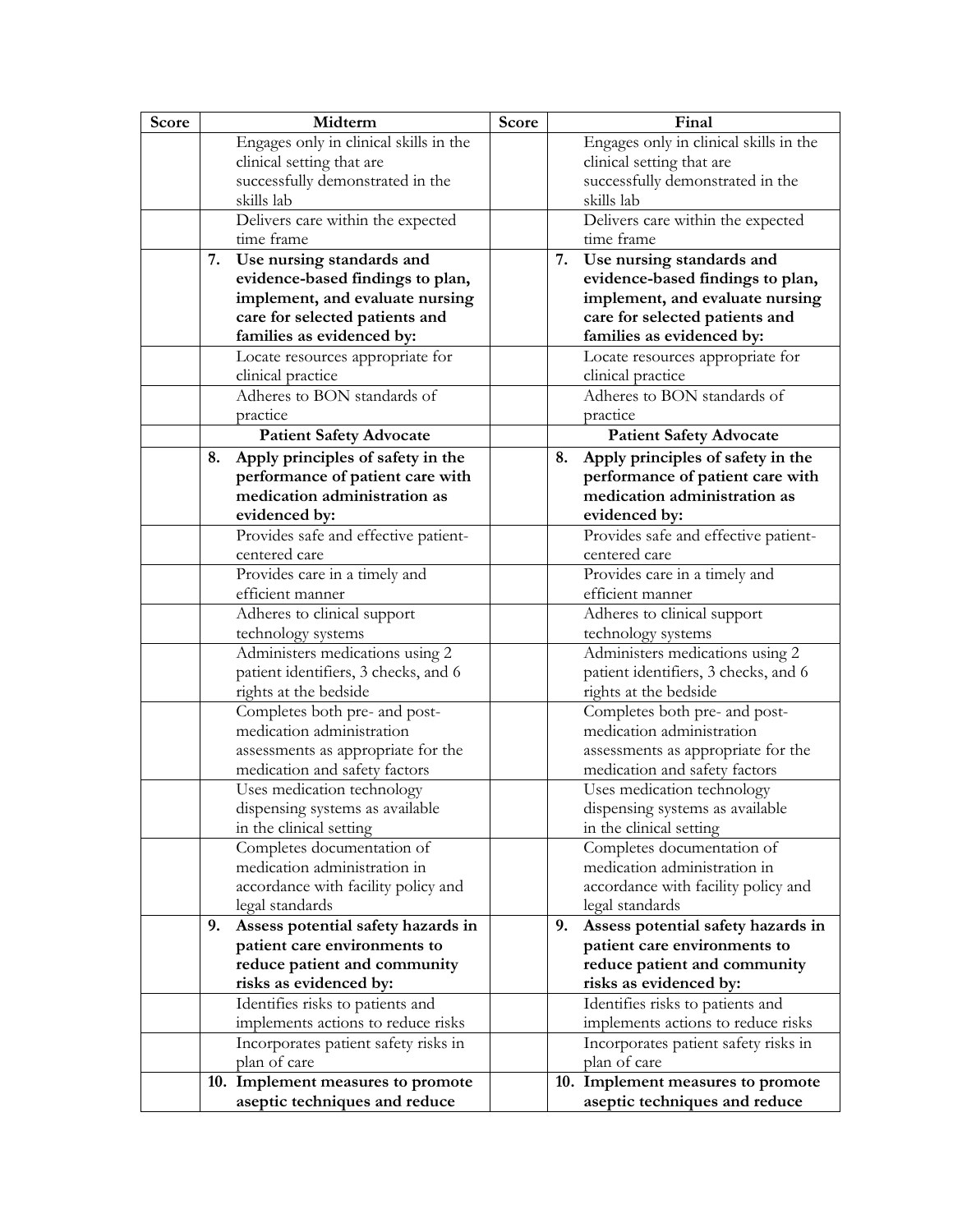| Score | Midterm                                                             | Score | Final                                                                   |
|-------|---------------------------------------------------------------------|-------|-------------------------------------------------------------------------|
|       | exposure to infections as                                           |       | exposure to infections as                                               |
|       | evidenced by:                                                       |       | evidenced by:                                                           |
|       | Demonstrates infection-control                                      |       | Demonstrates infection-control                                          |
|       | standards by consistently                                           |       | standards by consistently                                               |
|       | completing hand hygiene protocols                                   |       | completing hand hygiene protocols                                       |
|       | immediately prior to care and when                                  |       | immediately prior to care and when                                      |
|       | exiting patient room                                                |       | exiting patient room.                                                   |
|       | Demonstrates adherence to isolation                                 |       | Demonstrates adherence to isolation                                     |
|       | protocols in patient care                                           |       | protocols during patient care                                           |
|       | <b>Member of Health Care Team</b>                                   |       | Member of Health Care Team                                              |
|       | 11. Demonstrate initial interpersonal                               |       | 11. Demonstrate initial interpersonal                                   |
|       | and therapeutic communication                                       |       | and therapeutic communication                                           |
|       | skills as evidenced by:                                             |       | skills as evidenced by:                                                 |
|       | Communicates effectively with                                       |       | Communicates effectively with                                           |
|       | faculty, staff, and team members                                    |       | faculty, staff, and team members                                        |
|       | Uses I-SBAR technique for patient                                   |       | Uses I-SBAR technique for patient                                       |
|       | handoffs                                                            |       | handoffs                                                                |
|       | Manages human and material                                          |       | Manages human and material                                              |
|       | resources effectively                                               |       | resources effectively                                                   |
|       | 12. Maintain confidentiality in                                     |       | 12. Maintain confidentiality in                                         |
|       | accordance with regulations                                         |       | accordance with regulations                                             |
|       | among the interdisciplinary team                                    |       | among the interdisciplinary team                                        |
|       | and patient as evidenced by:                                        |       | and patient as evidenced by:                                            |
|       | Limits discussion of clinical cases                                 |       | Limits discussion of clinical cases                                     |
|       | and learning experiences to specified                               |       | and learning experiences to specified                                   |
|       | faculty-led activities                                              |       | faculty-led activities                                                  |
|       | Communicates patient sensitive<br>information to the collaborative  |       | Communicates patient sensitive<br>information to the collaborative team |
|       | team on a need-to-know basis                                        |       | on a need-to-know basis                                                 |
|       |                                                                     |       |                                                                         |
|       | Adheres to agency, institutional, or<br>organizational policies and |       | Adheres to agency, institutional, or<br>organizational policies and     |
|       | procedures for the protection of                                    |       | procedures for the protection of                                        |
|       | patient-sensitive information                                       |       | patient-sensitive information                                           |
|       | 13. Recognize roles and functions of                                |       | 13. Recognize roles and functions of                                    |
|       | interdisciplinary team members                                      |       | interdisciplinary team members                                          |
|       | as evidenced by:                                                    |       | as evidenced by:                                                        |
|       | Identifies examples of collaborative                                |       | Identifies examples of collaborative                                    |
|       | relationships with members of the                                   |       | relationships with members of the                                       |
|       | interdisciplinary team.                                             |       | interdisciplinary team.                                                 |
|       | 14. Use informatics and technology                                  |       | 14. Use informatics and technology                                      |
|       | skills to accurately assess,                                        |       | skills to accurately assess,                                            |
|       | process, and document patient                                       |       | process, and document patient                                           |
|       | data as evidenced by:                                               |       | data as evidenced by:                                                   |
|       | Accesses information effectively                                    |       | Accesses information effectively                                        |
|       | Manages patient information systems                                 |       | Manages patient information systems                                     |
|       | and use of EHR to ensure accuracy of                                |       | and use of EHR to ensure accuracy                                       |
|       | information and to protect against                                  |       | of information and to protect against                                   |
|       | errors                                                              |       | errors                                                                  |
|       | Applies information management and                                  |       | Applies information management                                          |
|       | use of technology according to agency                               |       | and use of technology according to                                      |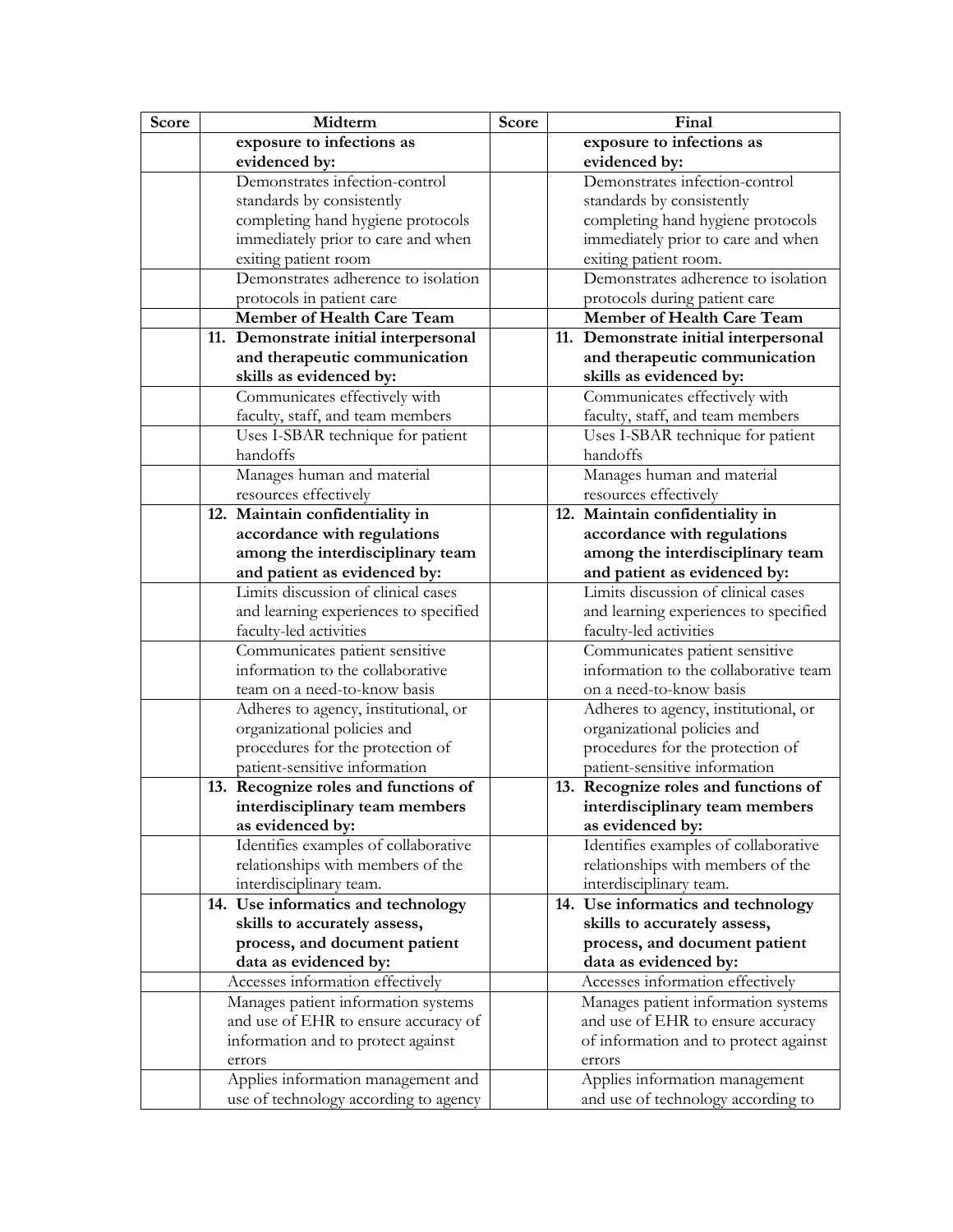| <b>Score</b>                           | Midterm                                        | Score | Final                                       |
|----------------------------------------|------------------------------------------------|-------|---------------------------------------------|
|                                        | guidelines to communicate and                  |       | agency guidelines to communicate            |
|                                        | support decision making                        |       | and support decision making                 |
|                                        | Documentation is accurate, timely,             |       | Documentation is accurate, timely,          |
|                                        | and maintained in a confidential               |       | and maintained in a confidential            |
|                                        | manner                                         |       | manner                                      |
|                                        | <b>Total score for Midterm</b>                 |       | <b>Total Score for Final</b>                |
|                                        | Percentage of possible score $\Rightarrow$ 75% |       | Percentage of possible score $\approx 75\%$ |
| <b>Faculty Evaluation</b>              |                                                |       | <b>Faculty Evaluation</b><br>Date           |
|                                        |                                                |       |                                             |
| <b>Student Self Evaluation</b><br>Date |                                                |       | <b>Student Self Evaluation</b><br>Date      |
|                                        |                                                |       |                                             |
|                                        |                                                |       |                                             |